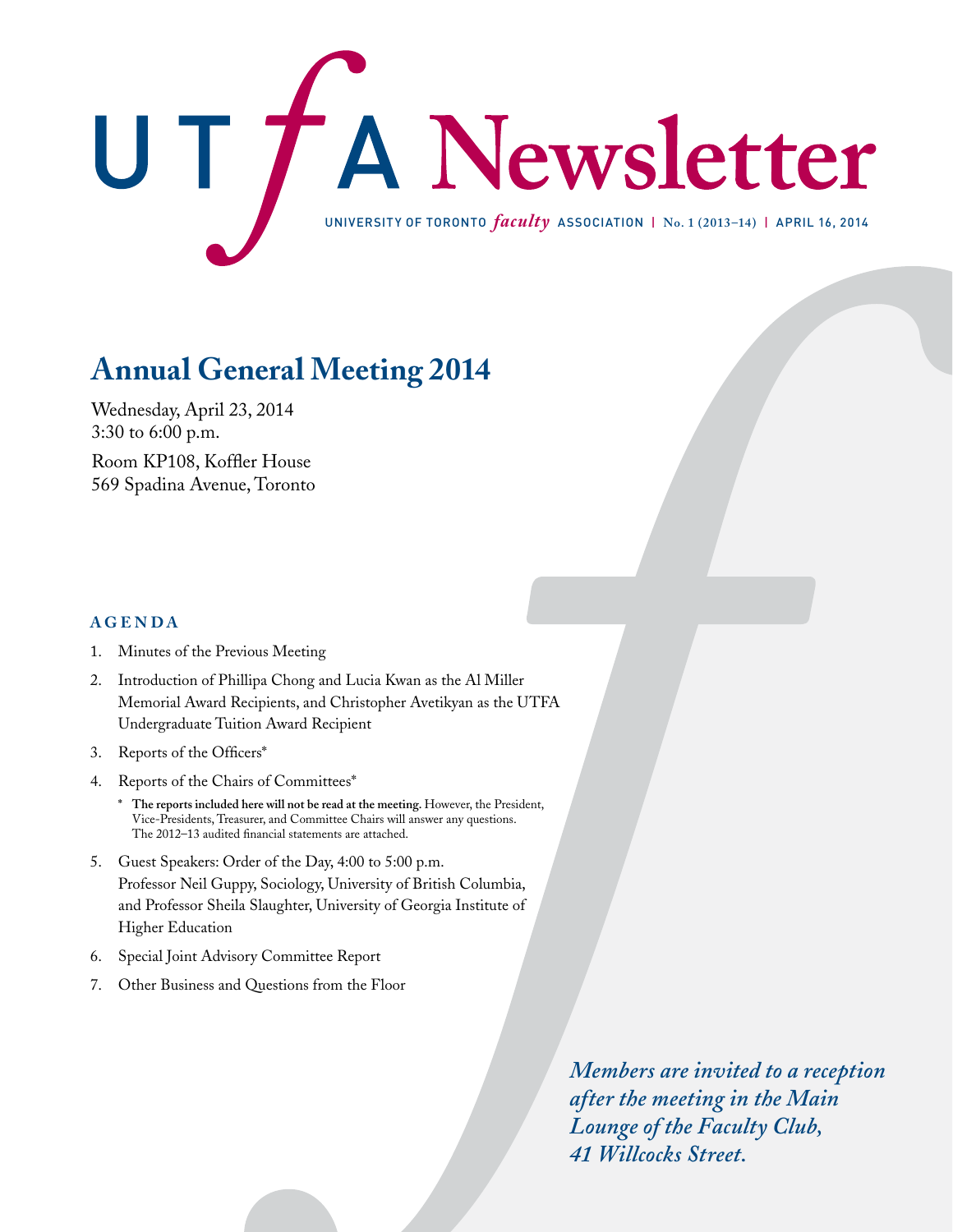## **INSIDE THIS ISSUE**

| Reports from the Executive Committee            |    |
|-------------------------------------------------|----|
| President                                       | 3  |
| Vice-President, Salary, Benefits and Pensions   | 5  |
| Vice-President, Grievances                      | 6  |
| Vice-President, University and External Affairs | 8  |
| Treasurer                                       | 9  |
| Chair of the Appointments Committee             | 9  |
| Chair of the Equity Committee                   | 11 |
| Chair of the Librarians Committee               | 12 |
| Chair of the Membership Committee               | 13 |
| Chair of the Teaching Stream Committee          | 14 |
| <b>Audited Financial Statements</b>             | 15 |
| Minutes of the 2013 Annual General Meeting      | 27 |
| <b>Upcoming Events</b>                          | 32 |
|                                                 |    |

*UTFA Newsletter* is published by: The University of Toronto Faculty Association 720 Spadina Avenue, Suite 419 Toronto ON M5S 2T9 Phone (416) 978-3351 Fax (416) 978-7061 www.utfa.org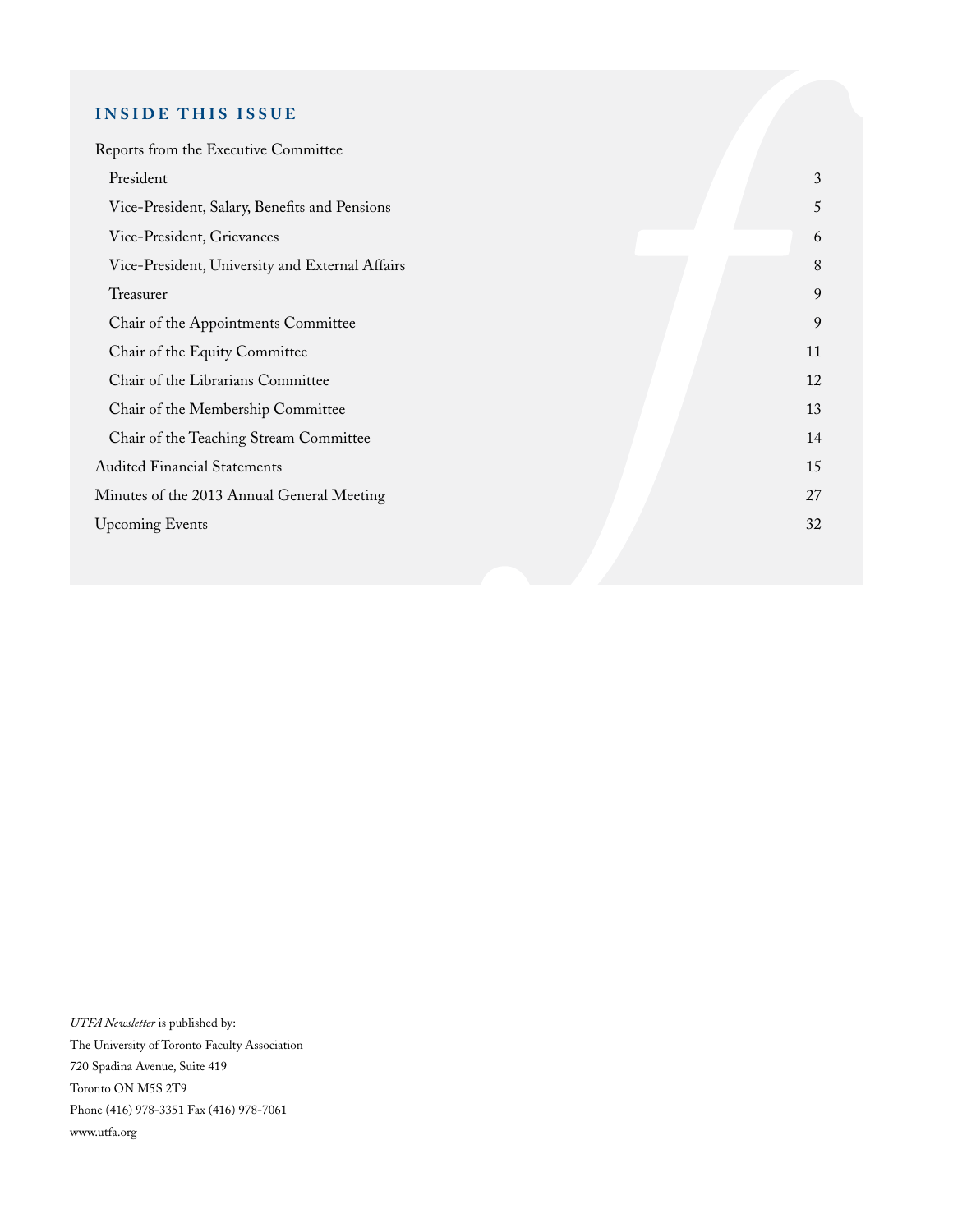# **Report of the President**

I want to thank UTFA's membership for choosing to return me for a second term as President of the Association. I am humbled and honoured by your support. I also accept it as a vote of confidence in our entire leadership team, including the members of the UTFA Executive and Council and the members of our committees, for their important contributions to the Association and to the University. And thank you to the excellent staff in our office, who too often go unrecognized.

I am honoured to serve as the President of UTFA. This office is designed to represent all members. That is what I intend to continue to do.

As we move forward, our Association is in good shape. One indication is that about two-thirds of those hired prior to 1998 – for whom membership in UTFA involves an intentional "opt-in" – have indeed joined the Association. Our finances are in excellent shape thanks in large measure to our Treasurer Michael Meth and to our Business Officer Marta Horban. Once again, this year, we are firmly in the black. We are also about to enter another round of negotiations over salary, benefit, pension, and workload matters (if not more…see below) under the capable leadership of our VP and Chief Negotiator, Paul Downes.

At the same time, we are in the midst of an extended moment of change and renewal. What can we look for in the next two years? What is the mandate for this next term? The answers to these questions are tied to the fate of the ongoing Special Joint Advisory Committee (SJAC) process. The SJAC was established via a [mediated agreement](http://www.utfa.org/sites/default/files/webfiles/pdf_files/2012-April-19-final%20%20SB%26P%20Mediation%20re%20Framework.pdf) in April of 2012 and is composed of representatives of UTFA and the University administration. The process is of fundamental concern to all faculty and librarians at U of T. It engages with possible changes to appointments policies for faculty and librarians, as well as with how the parties should come at those issues now and in the future.

The SJAC is also grappling with the procedural dimensions of academic restructuring: when significant changes are

proposed in the configuration of academic units (e.g., opening, closing, amalgamation, relocation, etc.), what rights do we have as academic staff to participate in decisions that affect us? Faculty and librarians must take part meaningfully in such processes in order for academic freedom and excellence to thrive. Yet no policy exists laying out the minimum rights and responsibilities of academic staff in processes of academic restructuring and reorganization. For years, our outreach – including via focus groups and questionnaires – has told us that you want to see a policy negotiated by UTFA and the Governing Council to address this lacuna. As of this writing, our Administration has not agreed to negotiate a policy with UTFA. That is not acceptable. It is just that simple.

Most fundamentally, the SJAC process entails:

- i. a review of the strengths and weaknesses of the Memorandum of Agreement (MoA) prescribing UTFA's role in representing you; and
- ii. an attempt to modernize the relationship between UTFA and the Governing Council of U of T, one that has remained largely unchanged for over thirty years.

Currently, the MoA provides narrow and limited collective bargaining rights over minimum compensation issues, together with workload. All other issues, including academic policies that provide important context for what we do as academics, intellectuals, scholars, and professionals (e.g., academic freedom, procedures in academic restructuring, privacy provisions pertaining to academic records and correspondence, policies governing allegations of research misconduct, intellectual property, etc.) are not adequately addressed in the existing MoA. Specifically, the status quo means these policies are:

- i. subject only to meagre and largely ineffectual protections against unilateral change without any process for negotiating revisions; or
- ii. ignored altogether in the MoA and so left to unilateral determination, e.g., via imposed guidelines.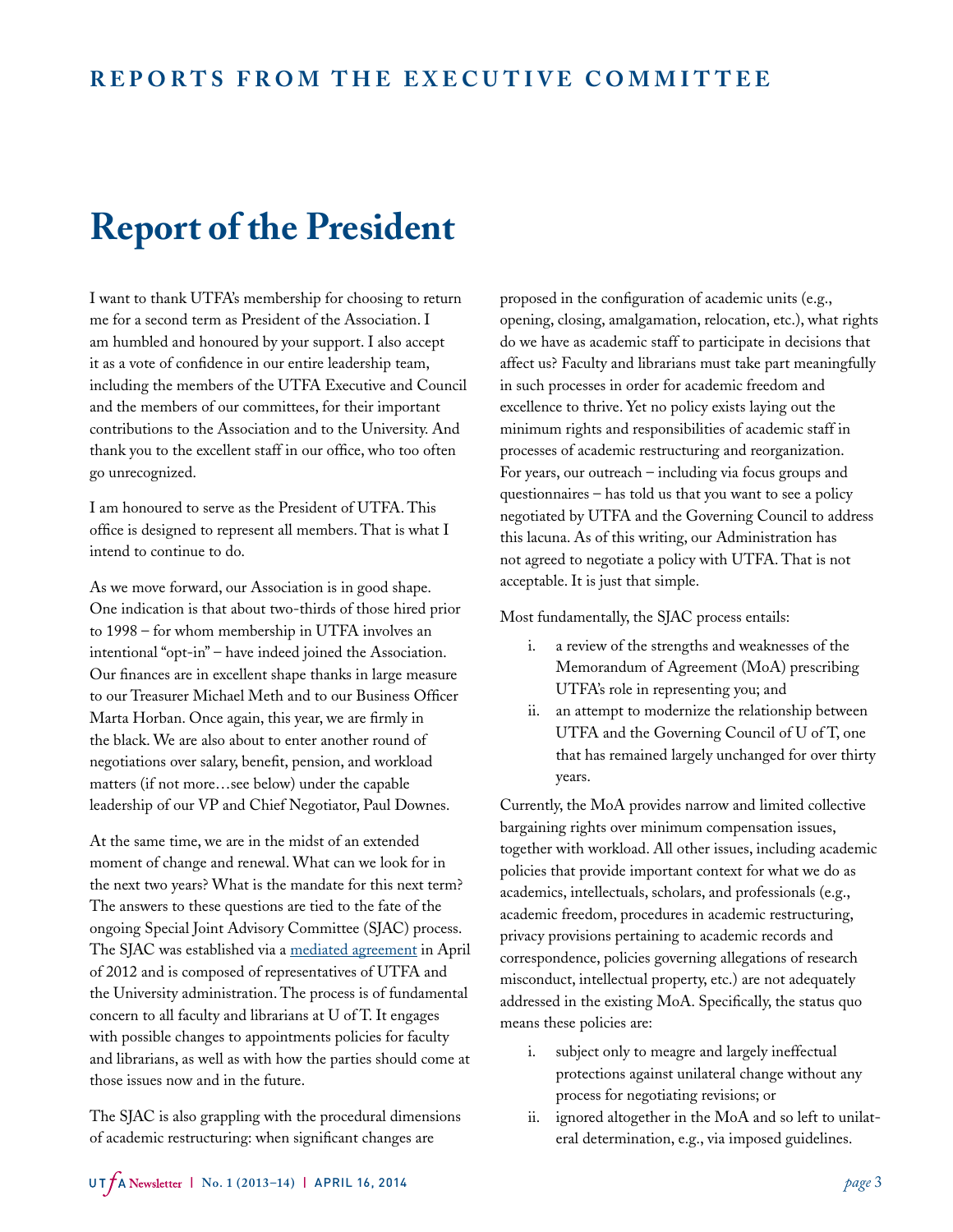UTFA is one of a small handful of remaining faculty associations in Canada that are not certified as unions. Since the MoA was signed, one faculty association after another has unionized, propelled by academic staff seeking more accountability and transparency in the establishment of their working conditions. Moreover, U of T has no academic senate. We are unique in Canada in having neither of these forms of representation. This is our distinct and dangerous [collegiality gap.](http://www.utfa.org/sites/default/files/SJAC%20Information%20Report%20%234.pdf)

To narrow this gap, UTFA has proposed to broaden the scope of the bargaining process we have used, successfully, since the early 1980s to establish minimum compensation terms. This process, Article 6 of the current MoA, features a prescribed, rigorous, and accountable approach to bringing representatives of UTFA and the Governing Council together to negotiate, and provides access to professional neutral arbitration when they cannot agree. Our outreach over the years indicates that most colleagues want to see UTFA's representation expanded to deal more effectively with monetary *and* non-monetary terms of employment. We could, of course, just certify as a union to achieve this end. But many colleagues are also concerned about union certification because of potentially adverse consequences of strikes on students. The alternative course, one of reforming the existing framework agreement, emerged from years of outreach work and has culminated in the SJAC process. It is our chance for a negotiated form of modernization.

Representatives of UTFA and the Administration are in the final stages of the process. We have had two days of facilitation working with the Honourable Mr. Frank Iacobucci. On March 17, UTFA's Council approved sending our negotiating team back for a third day, scheduled for April 12. But Council also expressed frustration with the slow pace of talks and with the Administration's intransigence on our core issues: the procedural aspects of academic restructuring and real change to the processes for negotiating academic policies. We were sent to the SJAC process to get a "new deal" on the relationship between UTFA and the Governing Council of U of T. As of this writing, the prospects for an agreement seem quite poor.

If the SJAC process fails, a potentially divisive debate will likely open between those content with the status quo and those who see union certification as the only option to secure change. If we need to have that debate, we will ensure it is based on extensive outreach and consultation, as has been our pattern in recent years. At any time, if you wish to arrange

a brown bag lunch with colleagues to discuss the future of UTFA and how you wish to be represented, please write to [membership@utfa.org.](mailto:membership@utfa.org) We can also visit a department meeting to provide updates. I am always happy to come myself.

Let me step back for a moment from our current engagements with the Administration. Those engagements need context. For example, there has been much chatter of late about the call for more teaching from university professors, thanks to an [unfortunate intervention](http://www.heqco.ca/SiteCollectionDocuments/FINAL%20Teaching%20Loads%20and%20Research%20Outputs%20ENG.pdf) by the Higher Education Quality Council of Ontario (HEQCO). Teaching and research are not and must not be an either/or proposition, and certainly not at U of T, not for our tenure stream faculty, and not for our teaching stream faculty. The HEQCO report sidesteps the *real* problems we are experiencing in the form of rising workloads (ironically, mostly in teaching) largely due to rapid increases in enrolment and the erosion of government funding. I know that colleagues are suffering under the weight of these pressures, even as our Administration implores us to further boost graduate enrolment for largely (entirely?) financial reasons. As teachers, researchers, and professionals, we know there are limits to expanding the volume of what we do while adhering to the standards of quality for which U of T is known.

The HEQCO report encourages cynical and opportunistic populists (hello Margaret Wente) to distract attention from the *real* problems in post-secondary education and research-intensive universities in North America. Spiralling student debt; chronic underfunding by multiple levels of government; rising enrolment and student:faculty ratios; the erosion of secure, continuing academic appointments; growing private-sector influence in decision-making, even in academic planning; expanding administrative authority within our universities; and fundamental shifts in scholarly publishing that often promise wider access but deliver more enclosure – all are issues having an immense impact on our professional lives.

Ironically, in so many ways a better, fairer future for public life – a fairer distribution of life chances, a planet that can support those chances – depends on the quality of the work we do now and will do in the future, in laboratories and in classrooms. That is why I refuse to be defensive about the role we all play, whether here at U of T or across Canada.

If there was ever a time when we needed a strong, collective, and independent advocate, it is now. UTFA is the only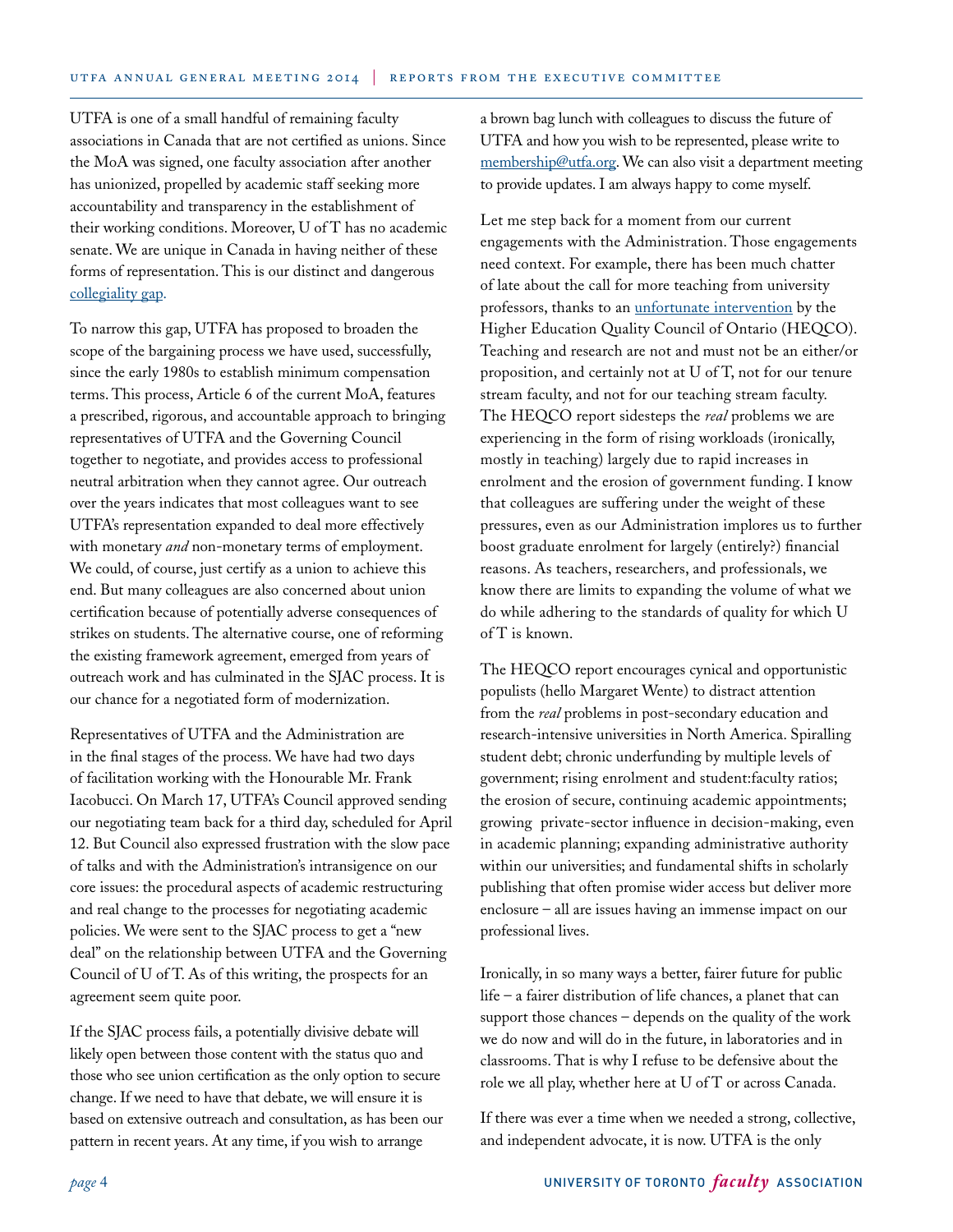form of such representation faculty and librarians can count on. Who else is there to speak for us on these matters? We need to build from our history, from our strengths and accomplishments, and move forward with confidence. In the current context of change, challenge, and opportunity, the SJAC process could still result in genuine, negotiated reform of UTFA's role in providing a voice for you.

But whatever happens with the SJAC process, we have learned a great deal. UTFA has more informed groups of committee members and Council members than we've ever had. Our membership is far more informed and engaged than ever before. Those alone are a great investment in the future.

We are committed to continuing the conversation with colleagues about our future. We will persist with our outreach, our organizing, and our experimentation with new communication vehicles and ways for you to be involved. We do so in the name of ensuring our voices, the voices of our colleagues, are heard when it comes to crucial decisions where our working conditions, student learning conditions, and the institutional foundations of excellence all intersect. We will be there. You have my word on that.

Thank you again for your support.

Scott Prudham President

# **Report of the Vice-President, Salary, Benefits and Pensions**

# **Bargaining**

Our current three-year agreement expires on June 30, 2014. As per Article 6 of our Memorandum of Agreement (MoA), UTFA's President and I met the Administration in January to formally announce our intention to bargain a new settlement. We prefer to begin negotiations in May, although the provincial electoral calendar may complicate matters.

In the meantime, the Salary, Benefits and Pensions Committee is working on issues that might be addressed in bargaining. Our preparation will be aided by data from April's bargaining survey. The bargaining team approved by Council represents several of our constituencies, all three streams, and all three campuses. As in the past, UTFA is committed to serious, good-faith face-to-face negotiations, consistent with the principles of collegiality, and in line with the requirements of Article 6 of the MoA. We intend to work, as always, to ensure a fair monetary settlement for our members and to address demands for benefit improvements.

We go into this round aware of the uncertain pension landscape at U of T and in Ontario. The past poor performance and inadequate management of U of T's pension plan creates concern about the extent to which UTFA members might be asked to bear the burden of past mistakes. The University of Toronto, like many others, has agreed to the terms of a provincial solvency relief plan that includes demands for increased employee contributions. UTFA agreed to such increases in the last round of negotiations and tried to secure offsetting improvements in other areas. In this round, we will keep in mind our responsibility to our members and our mutual concern for the financial well-being of the University.

## **PTR**

Our last contract included an agreement to set up a joint UTFA-Administration committee on PTR, prompted by the large volume of member concerns. Victoria Skelton, Terezia Zoric, and our consultant Hugh Mackenzie are working with me to prepare UTFA's position on various aspects of the current PTR model.

# **LTD**

A joint committee on LTD is looking into alternatives to our current plan. The Administration sent the plan out to tender in December and we are waiting for results. UTFA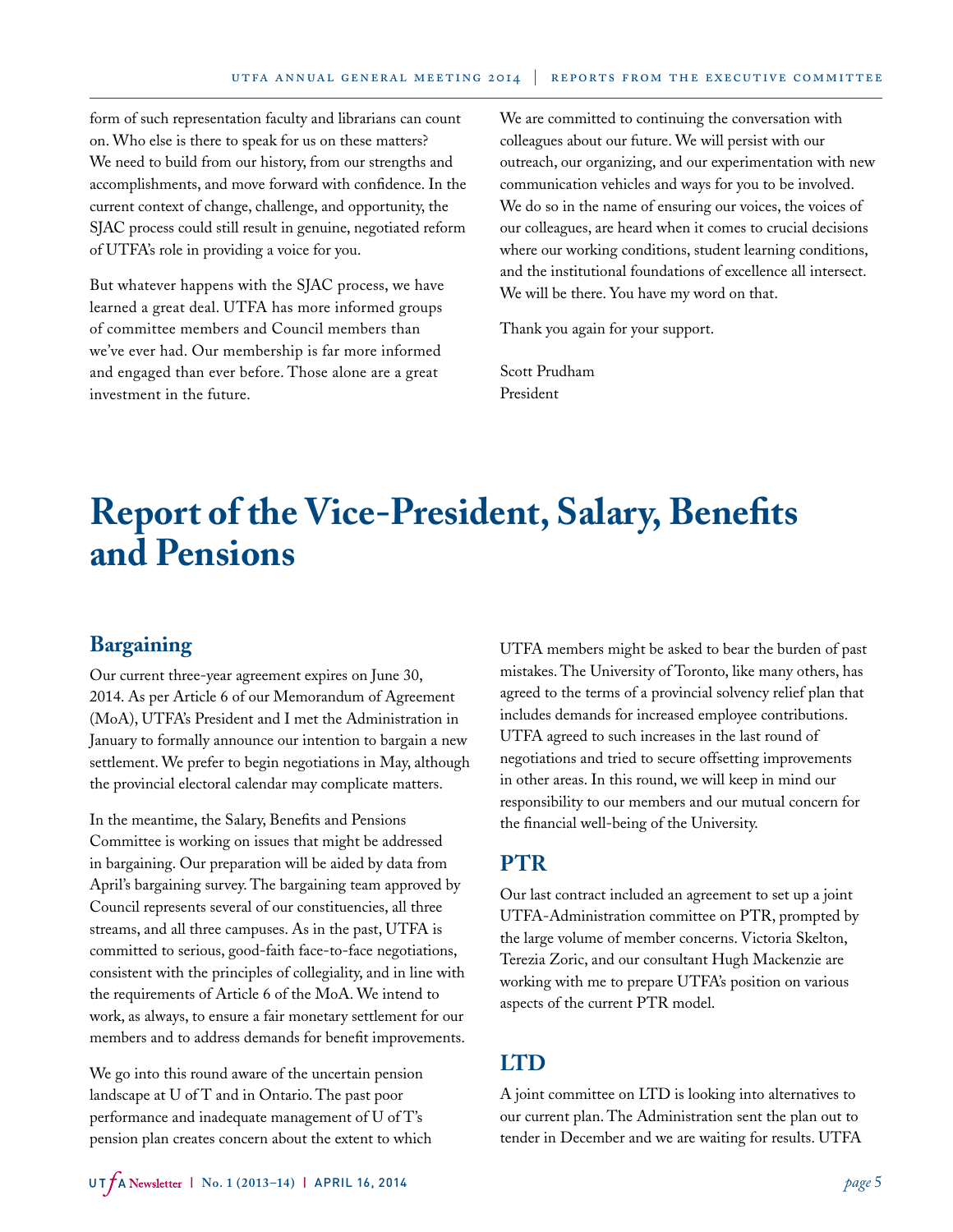hopes to offer our members the possibility of a more valuable and economical plan. I will keep members informed as this process unfolds.

## **Pensions**

The province, COU, and OCUFA have all been considering reforms that might pool pension investments or create a sector-wide Jointly Sponsored Pension Plan (JSPP) for Ontario universities and colleges. Many questions remain about the relationship between such reforms and current plan deficits and about the specific virtues of a sector-wide plan for the University of Toronto. Professor Ettore Damiano of the Department of Economics, an UTFA Executive member and a member of the Governing Council's Pension Committee, will join me at upcoming OCUFA meetings to explore sector-wide alternatives to our current plans. We will report back before lending our support to any particular model of reform. UTFA has several well qualified people paying careful attention to changes in the pension landscape and to our own pension challenges. Nevertheless, our representatives on the Governing Council's Pension Committee remain disappointed by the lack of transparency and accountability associated with pension management at the University of Toronto.

## **Workload**

The SPB Committee is gathering data on the various workload policies generated throughout the university over the last three years and documenting both successes and disappointments. We have concerns about the role of Deans in crafting departmental policies; about tri-campus disparities; about teaching stream inequities; and about the difficulty of gathering appropriate data. We plan to address key workload policy issues in this round of bargaining.

# **The SJAC Subcommittee on Tenure and Promotions**

My fellow subcommittee members – Ettore Damiano, Linda Kohn, Scott Prudham, and Helen Rodd – have put in long hours discussing important aspects of tenure and promotions policy at U of T. We believe we have taken important steps, and very much hope that substantial progress on the main SJAC committee will allow us to see these efforts bear fruit in the near future.

## **Thanks!**

Finally, I want to thank the SBP Committee members for their commitment and their help and advice over the past year: Mounir AbouHaidar, Tom Alloway, Michael Attridge, Ettore Damiano, Lino Grima, Mary Alice Guttman, George Luste, Jody Macdonald, Cynthia Messenger, George Milbrandt, Andreas Motsch, Henri-Paul Sicsic, Tony Sinclair, Harriet Sonne de Torrens, Judith Taylor, Luc Tremblay, and Terezia Zoric have all been a pleasure to work with. And our friend the late John Munro will be missed.

Paul Downes Vice-President, Salary, Benefits and Pensions

# **Report of the Vice-President, Grievances**

# **Tenure Issues**

The grievance portfolio is currently handling 17 tenure files, including files in which the tenure committee has issued a tentative negative recommendation. This is a higher number than we encountered last year at this time. We urge tenure and teaching stream candidates to contact UTFA if they see any negative language in the summary of evidence. The grievance portfolio gives confidential advice on the response to the summary of evidence and/or the tentative negative recommendation.

Over the past eighteen months, UTFA has successfully negotiated three second tenure committees. In all three cases, the candidates received positive recommendations from their second committees. Two were granted tenure and the third is pending. In one of these cases, President Naylor had declined the positive recommendation of the first committee. The candidate in that case went on to receive tenure from President Gertler on the recommendation of the second committee.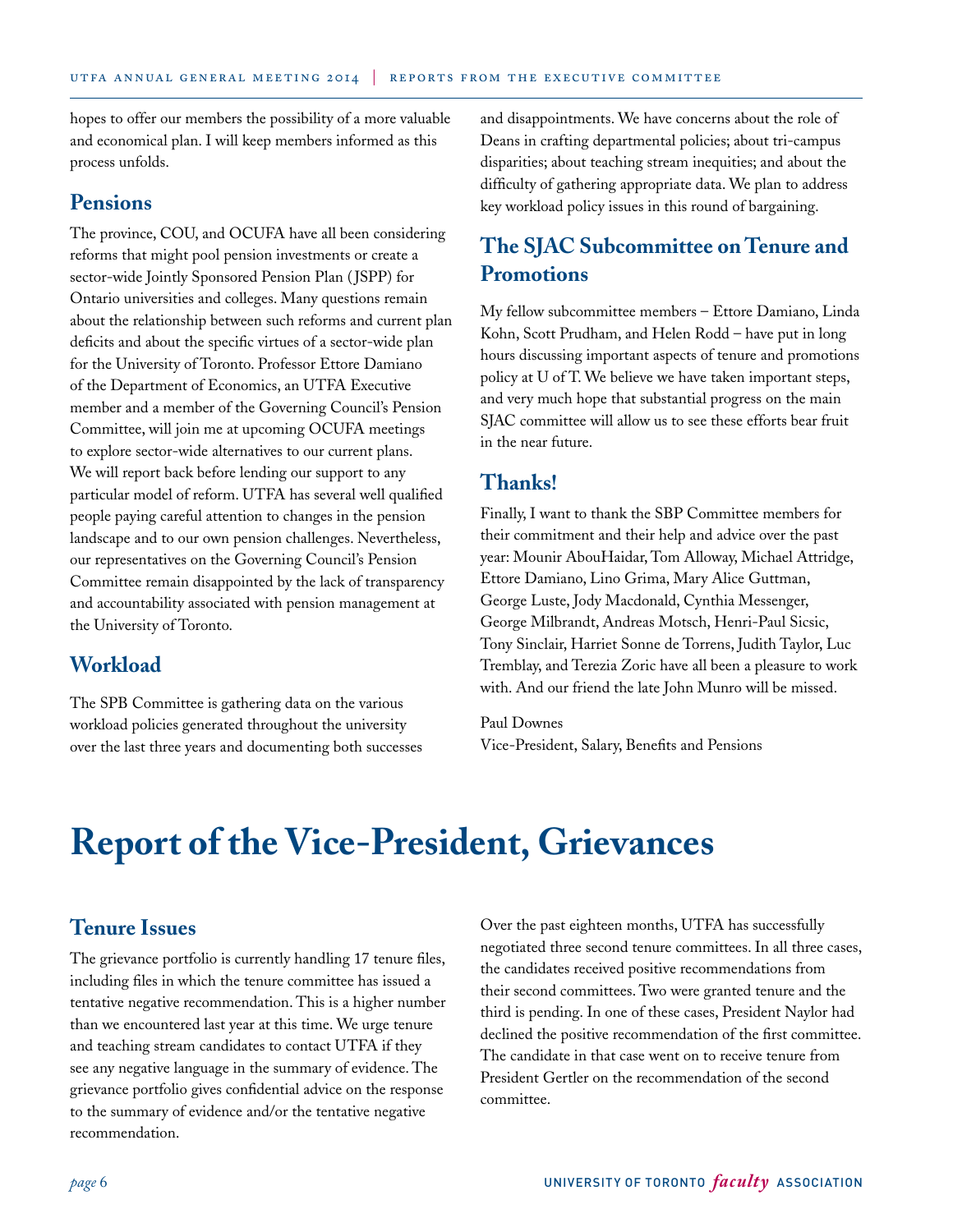# **Tenure Workshop**

Once again this year the grievance portfolio will sponsor a tenure workshop: May 14, from 2:00 to 3:30 p.m., at the Rotman School of Management, 105 St. George Street, Room 1065. This workshop will also cover the three-year review. All are welcome.

## **Statistics**

Currently, UTFA is handling approximately 84 open files (both grievances and tenure files). At time of writing, UTFA had no statistics for tenure denials for 2013–14.

In 2012–13, all 9 of the teaching stream faculty who went up for promotion to senior lecturer were successfully promoted.

In 2012–13, 96 faculty went up for tenure, 94 were granted tenure, 1 was denied, and 1 decision is pending.

# **The Grievance Process**

This year the grievance portfolio has made gains in human rights cases and in cases related to accommodation and long term disability. The grievance process continues to be a laborious one, however. Members who file grievances often complain that movement through the grievance steps is extremely slow. Scheduling grievance meetings and formal hearings is challenging because we are constrained by the very full calendars of busy administrators, legal counsel, and members of our tribunals. UTFA is therefore increasingly turning to mediation, where our external Grievance Review Panel chair, Mr. William Kaplan, serves as mediator. Mediation hearings are proving to be highly successful as a means of resolving disputes.

## **SJAC New Stream Negotiations**

Over the past year, I have served as chair and chief negotiator for the SJAC New Stream Subcommittee, mandated by UTFA Council to work with the Administration on a new appointments policy for professional faculty and the current teaching stream. The negotiations between UTFA and the Administration have been complex and, frankly, dismaying. After calling for a category of appointment suitable for professional faculty as long ago as 2009, the Administration has failed to propose policy language that would govern such appointments, and we are unsure whether any new proposal related to professionals will emerge. UTFA and

the Administration continue to go back and forth on issues related to title, rank, and security for the teaching stream. It is worth bearing in mind that the SJAC New Stream negotiations are part of a wider set of talks that involve tenure policy, academic restructuring, and the Memorandum of Agreement.

The faculty of the teaching stream have made clear that they will no longer tolerate the many disadvantages of second class status. It may take a paradigm shift, however, to produce the conditions in which a fruitful policy negotiation may occur.

I wish to thank the passionate and committed members of the SJAC New Stream Subcommittee: Connie Guberman, Brock MacDonald, Jun Nogami, and Scott Prudham. We have been very ably assisted by UTFA General Counsel Alison Warrian. We are grateful to Steven Barrett, of Sack, Goldblatt, Mitchell, for vigorously arguing the case of teaching stream faculty in the SJAC facilitation process.

## **Grievance Committee**

I would like to acknowledge the excellent service and sound advice of this year's Grievance Committee: Mounir AbouHaidar, Kathy Bickmore, Michael Bramah, Rea Devakos, Paul Downes, Claude Evans, Connie Guberman, Shashi Kant, Linda Kohn, Brock MacDonald, Jun Nogami and Scott Prudham.

## **Thanks**

UTFA's lawyers, Reni Chang, Heather Diggle, and Alison Warrian, and Grievance Assistant Rucsandra Schmelzer are all part of the superb UTFA grievance team, and I am privileged to work with them. The grievance portfolio would be at a loss without Chris Penn, Marta Horban, and David Mackenzie to whom I extend my thanks for their creative solutions to the many problems I present. Many thanks go out to the lawyers and staff of Sack, Goldblatt, Mitchell, who serve our members so well. Finally, I would like to thank Scott Prudham for his excellent work on grievances and for his unflinching support of all of our members.

Cynthia Messenger Vice-President, Grievances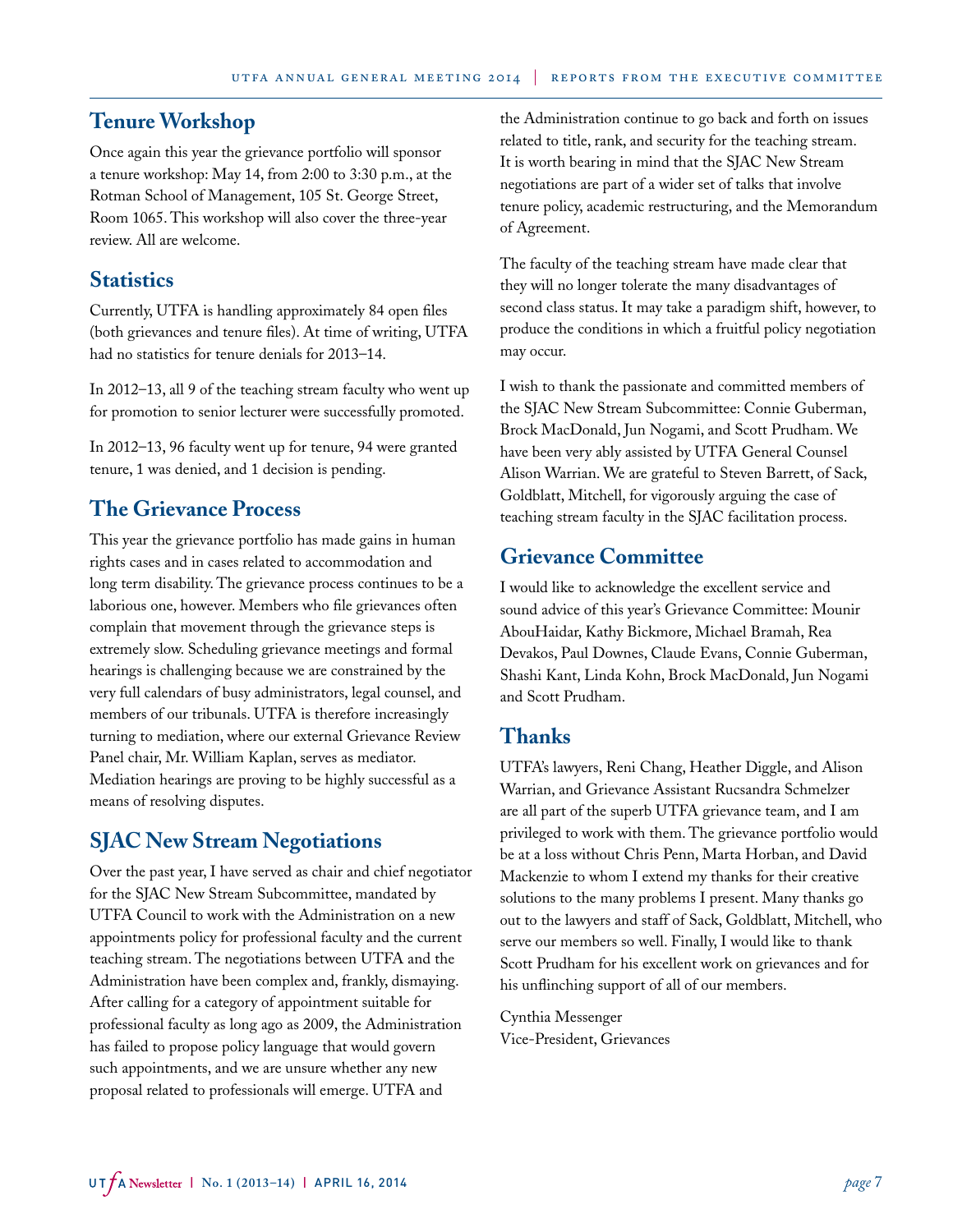# **Report of the Vice-President, University and External Affairs**

Only one thing is impossible for God: To find any sense in any copyright law on the planet. – Mark Twain

# **Copyright**

In July 2012, Canada's Supreme Court rendered five decisions regarding copyright law. These decisions facilitate the use of copyrighted materials for education purposes and likely help explain why the University of Toronto administration recently ended our licence with Access Copyright. As a result, I personally encourage all members to stay abreast of developments related to the use of copyrighted materials and our ongoing effort to make the knowledge we create more accessible to all.

# **C. B. Macpherson Lecture**

Please mark your calendars for November 21, 2014. The next Macpherson lecturer will be Martha Nussbaum, who is the Ernst Freund Distinguished Service Professor of Law and Ethics at the University of Chicago. Professor Nussbaum has made important contributions to many fields, and is a key figure behind the "capabilities approach" to human development. She is one of the world's foremost public intellectuals and we are delighted that she accepted UTFA's invitation.

# **CAUT and OCUFA**

I continued my participation at the CAUT Council meetings and I continue to admire CAUT's commitment to the promotion of academic freedom. Regular contributions to the CAUT Academic Freedom fund seem like a trivial but important investment. In addition, I also continued to work with OCUFA, through their Board of Directors meetings. Thanks to all of our members who completed the OCUFA membership engagement survey. Also, I encourage everyone to consult the [WeTeachOntario.ca](http://www.weteachontario.ca) campaign website as well as the **AcademicMatters.ca** journal (note: there are more articles in the online version of this journal).

# **Awards**

The UTFA Undergraduate Tuition Award recipient is Christopher Avetikyan and the Al Miller Memorial Award recipients are Phillipa Chong and Lucia Kwan. These

students were among a long list of outstanding candidates and I wish we had many more awards available. It is also important to recognize our own outstanding colleagues. Please consult the awards pages of CAUT ([http://www.](http://www.caut.ca/about-us/awards-scholarships) [caut.ca/about-us/awards-scholarships\)](http://www.caut.ca/about-us/awards-scholarships) and OCUFA ([http://](http://ocufa.on.ca/ocufa-awards/) [ocufa.on.ca/ocufa-awards/](http://ocufa.on.ca/ocufa-awards/)) and consider nominating one of your peers.

# **The U&EA Committee**

Many thanks to Paul Hamel, Reid Locklin, Jody Macdonald, Victor Ostapchuk, Tony Sinclair, and Kent Weaver for their invaluable support and contributions. The committee made decisions on the student awards and significantly engaged in university governance processes. As chair, I deeply appreciate the members' participation and assistance.

# **The UTFA Office Staff**

As always, Chris Penn, David Mackenzie, Marta Horban, and Rucsandra Schmelzer have been instrumental in helping me fulfill my duties and I am extremely thankful that they did so with smiles and kindness. Heather Diggle and Alison Warrian also provided crucial information that helped keep the University and External Affairs portfolio on the right track.

# **Stepping Down**

It has been a true pleasure working with and on behalf of all UTFA members. From my first involvements on the Executive as a Member-at-Large all the way to very recent efforts in encouraging stellar community members to become Government Representatives on the Governing Council, the challenges were never insurmountable and always rewarding. I look forward to continuing to contribute to our members' well-being as a constituency representative on UTFA Council, promoting our core values.

> It always seems impossible until it's done. – Nelson Mandela

Luc Tremblay Vice-President, University and External Affairs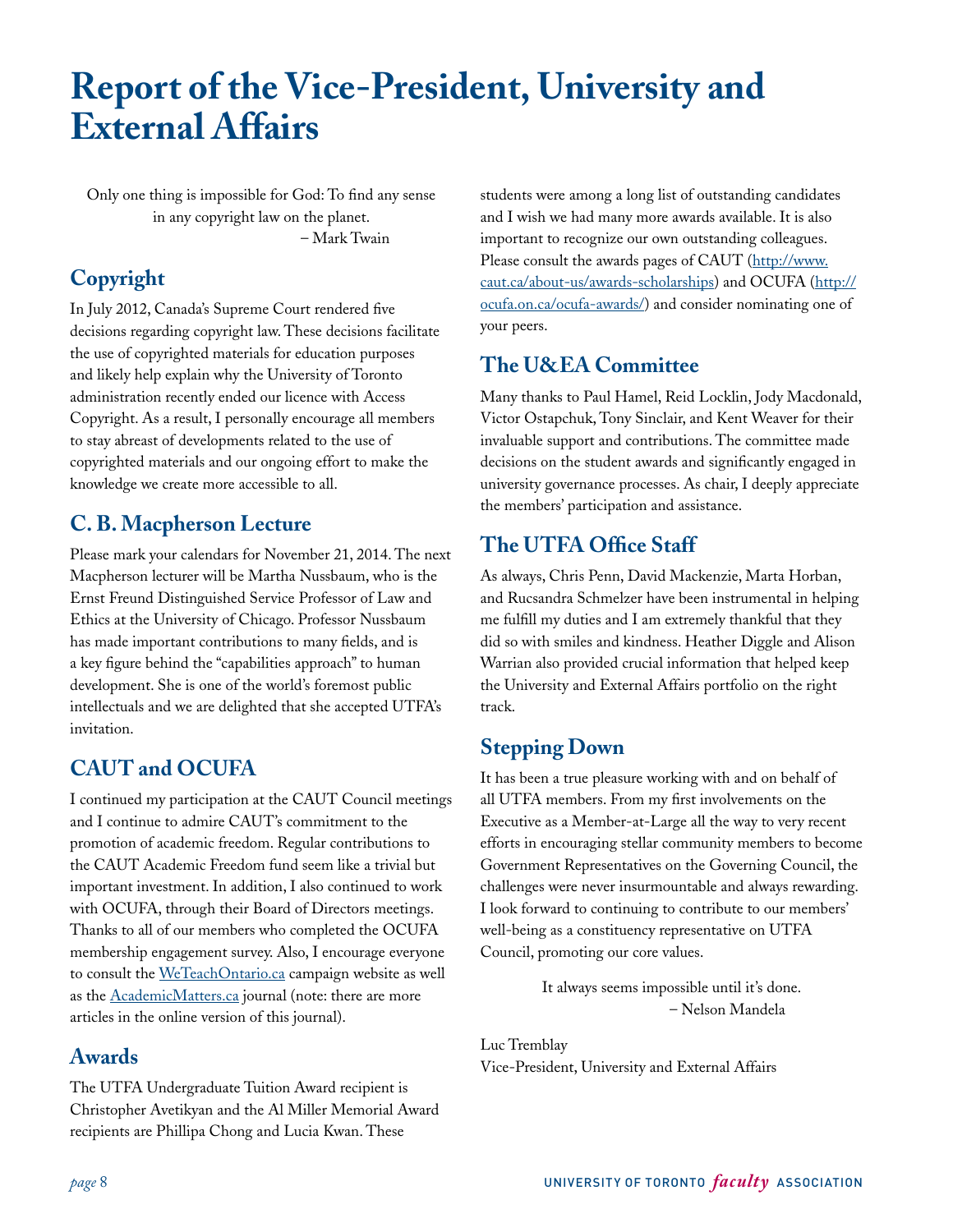# **Report of the Treasurer**

It is once again my pleasure to report to you that the financial affairs of UTFA are in good health. The last fiscal year has seen us manage the operations of the Association to a surplus of \$634,277, while the investments in our reserve fund increased in value from \$2.4 million to \$2.6 million. As in previous years, we presented a balanced budget but due to a number of expenses not being realized, and the 2012–2013 year being a non-bargaining year, a surplus was achieved.

The Financial Advisory Committee is the body which oversees the UTFA reserve fund, and continues to rely on the sage advice of George Luste, Laurence Booth, and Louis Florence, and Syed Ahmed, who joined us this year. We continue to meet twice per year to review the investments of the fund and make recommendations regarding the composition of the portfolio. As per our investment mandate, we continue to be invested in GICs and ETFs.

Our investments have gained nearly 8% in fair market value in the 12 months concluded June 30, 2013.

I continue to rely extensively on Marta Horban and Rucsandra Schmelzer to handle the daily financial activities of the Association. Chris Penn and David Mackenzie are also frequent contributors. All of their combined support, advice, competence, and – possibly their most important shared attribute – good humour make my job seem easy. Thank you.

Attached to this AGM newsletter, you will find UTFA's audited statements for the fiscal year ending June 30, 2013. Thank you once again to our auditors at Cowperthwaite Mehta for their advice and work on our audit.

Michael Meth Treasurer

# **Report of the Chair of the Appointments Committee**

The Appointments Committee has thus far met three times this year. Its primary task has been to receive and offer comments and support on the work of the SJAC process. Many of the issues that SJAC now has before it were the result of work done by the Appointments Committee in previous years.

Membership on the Appointments Committee was broadened in the fall to include representation from all three campuses of the University and diversity in categories and ranks of appointment (Librarian, Teaching Stream, and Tenure Stream). More work will be done in the coming year to bring as many views to the committee as possible.

In addition to supporting SJAC, the Committee conferred on several matters: i) budgetary cross-appointments, especially how to determine PTR, workload, evaluation for tenure/promotion, etc.; ii) a study of the University's part-time policy, which has not been revised since 1973; iii) possibility for a second-level review at the time of tenure for the purpose of reviewing local committee processes; and iv) policy and practices surrounding the appointment

of academic administrators. The committee will proceed with a study of the University's "Policy on Appointment of Academic Administrators" (October 30, 2003). Concerns include the extent to which principles of collegial and shared governance are reflected in the Policy, and the adherence of the University's administration to the policy itself. The Appointments Committee has struck a subcommittee to study the policy and its work is under way.

In response to an emerging concern regarding "guideline creep" (see *SJAC Information Report #4*), a subcommittee was also struck to look at the disparity between the language of the University's current "Academic Administrative Procedures Manual" (2012) in regards to teaching stream appointments and the language of the "Policy and Procedures on Academic Appointments" (2003). The subcommittee, with the valuable assistance of UTFA staff, discovered new language and new processes for teaching stream appointments in the AAPM that do not appear in the PPAA and were not mutually agreed upon by UTFA and the Administration, as the MoA requires. It also discovered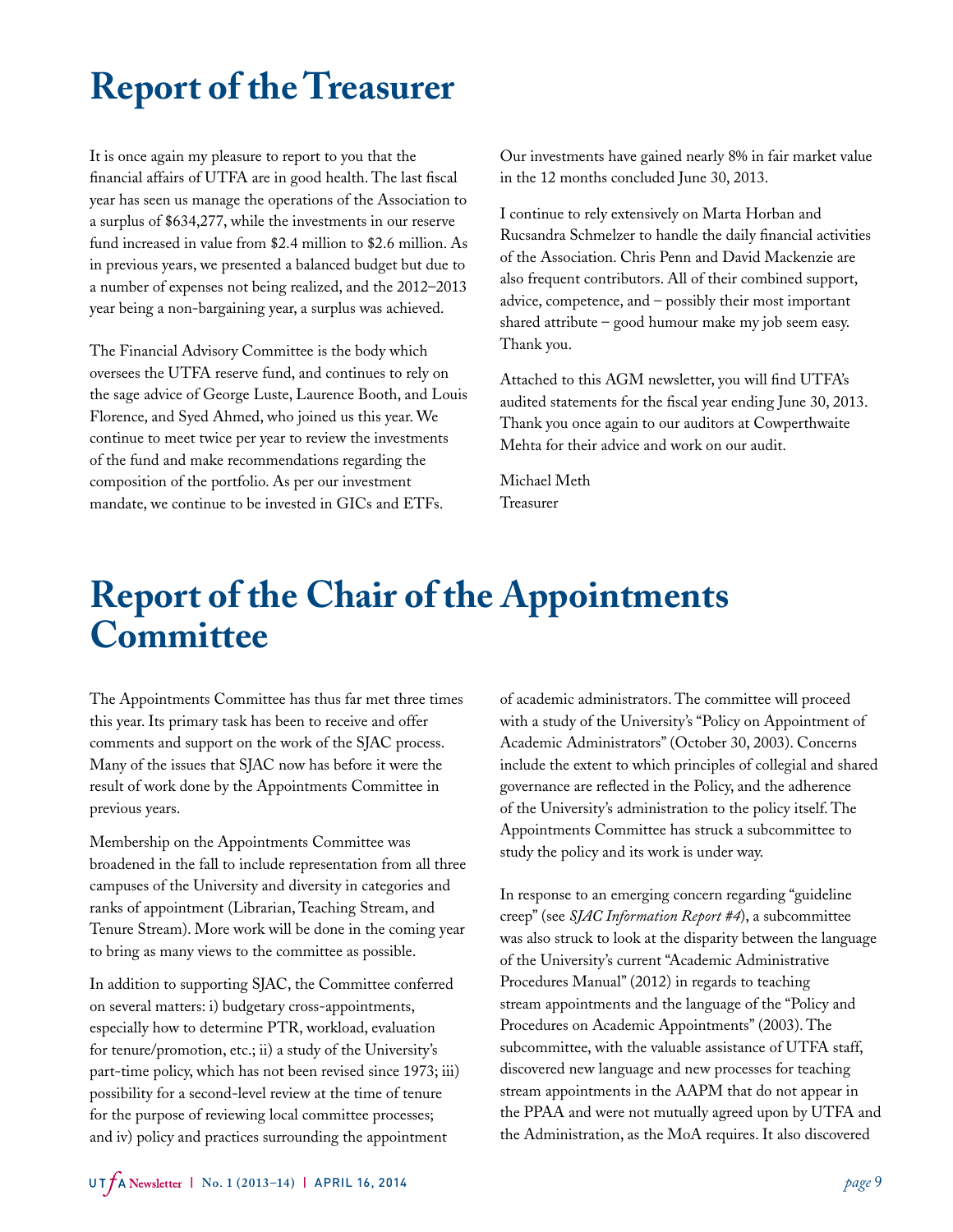### utfa annual general meeting 2014 | reports from the executive committee



# **UTFA Executive Committee 2013-2014**

*From left:* Judith Taylor, Paul Downes, Linda Kohn, Michael Meth, Harriet Sonne de Torrens, Brock MacDonald, Terezia Zoric, Luc Tremblay, Cynthia Messenger, Michael Attridge, Ettore Damiano, Paul Hamel, Scott Prudham

a reversion to the earlier language of the PPAA despite that which is found in the later Workload Policy and Procedures document (2011). These concerns have been communicated in writing to the Administration.

Members of the Appointments Committee this year (with their constituencies) were: Mounir AbouHaidar (Cell and Systems Biology); David Bailey (Physics); Ettore Damiano (Economics); Peter Dungan (Rotman School of Management); Ronald Kluger (Chemistry); Kevin Komisaruk (Music); Linda Kohn (Biology – UTM); Hugh Laurence (Management

– UTSC); Kenneth MacDonald (Geography – UTSC); Cynthia Messenger (Writing and Rhetoric); Margaret Procter (Retired); Helen Rodd (Ecology and Evolutionary Biology); and Harriet Sonne de Torrens (Library – UTM).

As chair, I want to thank the members of the Appointments Committee for their support and many contributions to our work this year.

Michael Attridge Chair, Appointments Committee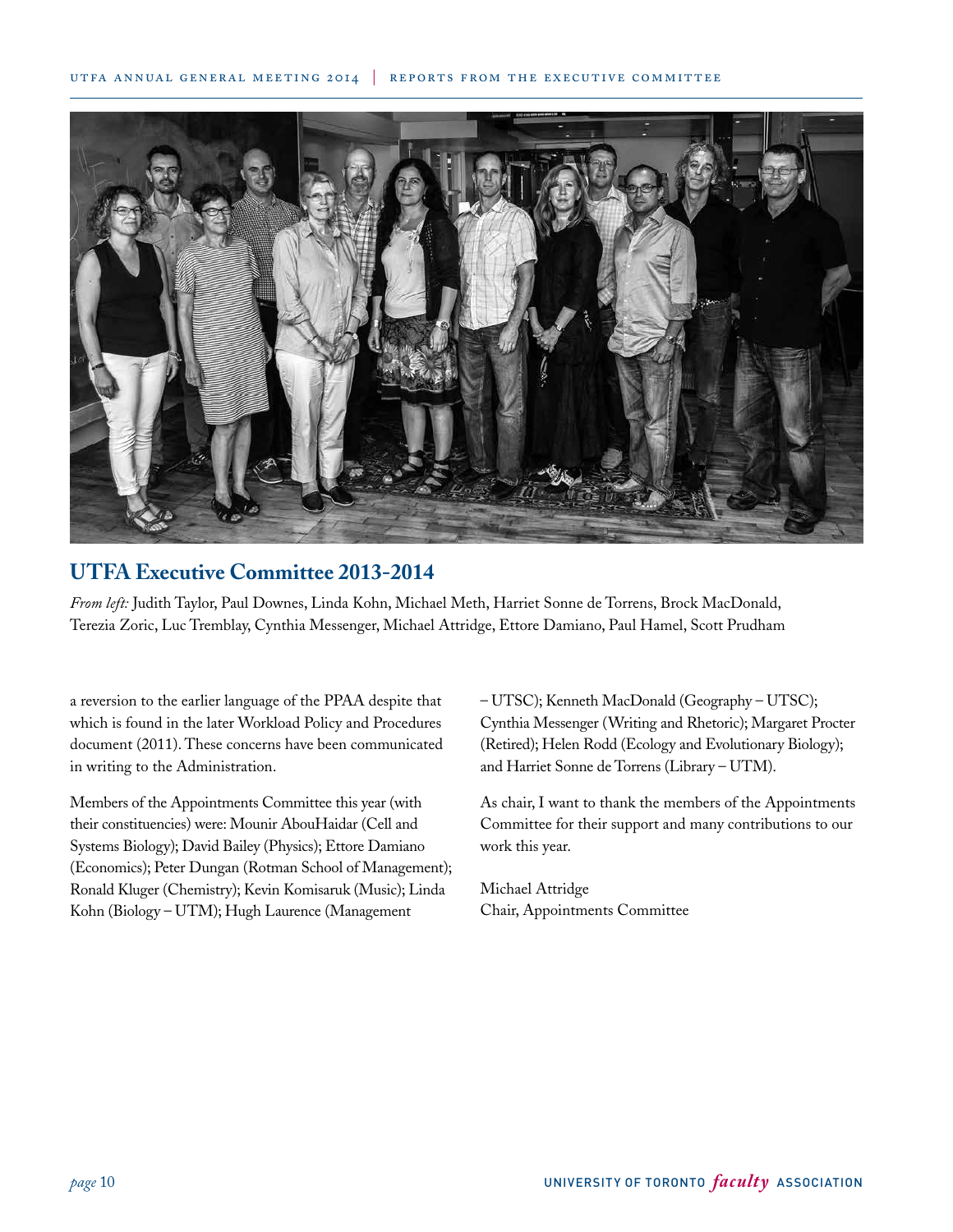# **Report of the Chair of the Equity Committee**

UTFA's Equity Committee had its genesis as a status of women committee, traditionally focused on the needs and concerns of women faculty and librarians. These included issues of pay and employment equity, sexual harassment, and personal safety, among others.

In recent years, the Committee's duties have evolved and its mandate is to advise UTFA Council on all matters pertaining to equity and diversity – including gender, race, sexual orientation, ability, family status, and all the recognized human rights grounds – and to assist the Association in developing policy and approaches to pay equity, employment equity, sexual and other forms of harassment, personal safety, and accessibility.

The work of the Committee necessarily overlaps with the work of other UTFA committees, as every committee benefits from thinking through how it might be more inclusive in its own projects and sensitive to the equity implications of Administration initiatives. These overlapping concerns produce useful collaborations. Two particular areas of focus this year have overlapped with the work of the Vice-President, Grievances, Cynthia Messenger, on workload and disability.

Unit workload policies are a key result of UTFA's victory in winning the right to bargain over workload in 2010. But the subsequent evolution and application of the WLPP has generated equity concerns on all three campuses, many involving the role of Deans and Chairs in the establishment of unit workload policies. These concerns were expressed to us during extensive face-to-face outreach with members over the last few years. The Equity Committee is working closely with the VP, Grievances, and UTFA's legal staff to discern specific patterns of inequity in workload, and to generate and implement practical strategic responses.

The Committee's focus on disability questions is prompted by complaints and expressed confusion among our members about the application of the duty to accommodate on the basis of disability. I am confident that what we learn from our initiatives on both workload and disability will be of value in shaping proposals for the coming round of bargaining. More generally, we will be working closely with the Vice-President, Salary, Benefits and Pensions, Paul Downes, in drafting proposals that promote equity (for example, extending the child-care benefit and support for eldercare; revising procedures for the handling of harassment complaints, etc.).

Members of the Equity Committee are keenly interested in the current SJAC negotiations and firmly support the Association's ongoing efforts to broaden UTFA's capacity to help shape the terms and conditions of work for faculty and librarians. Expanded capacity can only be a good thing from the perspective of fighting against discrimination and inequality in all their forms – whether the issue is tri-campus salary inequity or the particular difficulties women members confront around work-life balance or an individual member's struggle with discriminatory treatment. If you have a concern related to equity or diversity or wish to become involved on the Committee, please contact me at **zoric@utfa.org**.

For their example, good ideas, inspiration, and participation, I want to thank several people: my predecessor as Equity Chair, Connie Guberman; the members of the Committee – Kathy Bickmore, Bonnie Burstow, Rea Devakos, Roy Gillis, Sanda Munjic, Katharine Rankin*,* John Ricco, Jenna Sunkenberg, and Judith Taylor; my Executive Committee colleagues; and all of the UTFA staff.

Terezia Zoric Chair, Equity Committee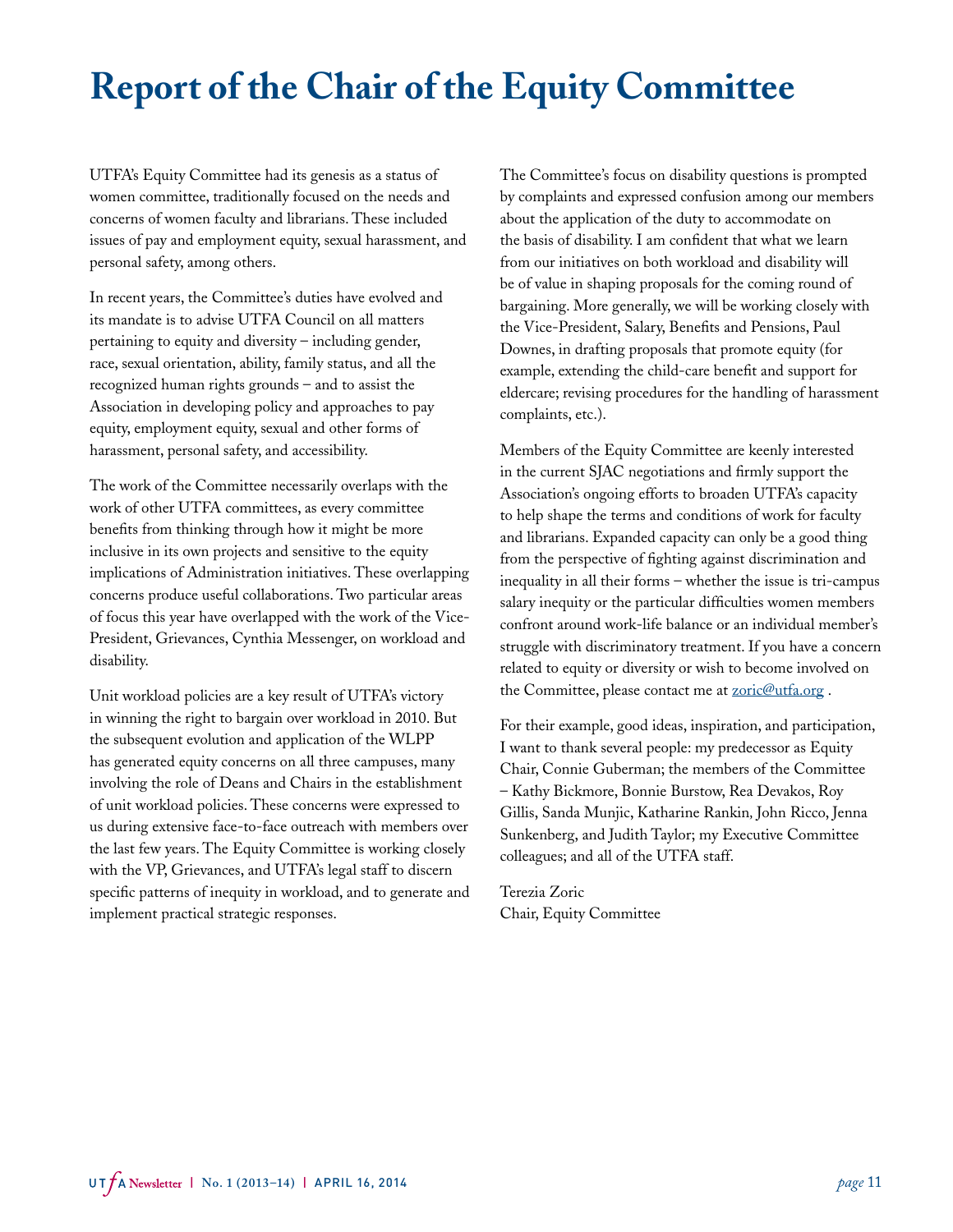# **Report of the Chair of the Librarians Committee**

Three major projects were undertaken by the Librarians Committee in 2013–2014. The first concerns the *Policies for Librarians* (written in 1978), which UTFA seeks to update. On January 17, 2013, a motion was passed by UTFA Council that supports the need for a new policy: "The Executive recognizes the serious flaws in the *Policies for Librarians* and strongly supports the development of a new appointments policy for academic librarians at the University of Toronto." This followed earlier presentations, at the 2012 AGM as well as to the members of the Appointments Committee and to the UTFA Executive and legal counsel in the fall of 2012. A subcommittee was formed in 2014 to draft a new policy. This group is reviewing current policies at comparable institutions in Canada and examining the CAUT guidelines for academic librarians. The second project concerns the analysis of current inequities in salary and benefits for librarians in preparation for the next round of negotiations.

The third project concerns the work undertaken for the SJAC, on which the Chair of the Librarians Committee serves. The SJAC process began in 2012 with little progress for librarians until March 8, 2014, when the Administration conceded that librarians play an essential role in the academic mission of the University of Toronto and suggested that a joint working group be established to review the librarians' policies. But what was not presented was an acceptable process by which the parties would reach a final agreement in a timely fashion. The U of T administration's indifference to librarians' concerns in the past decade and its attitude that academic librarianship is a non-academic profession have led to a growing skepticism about its genuine desire to reach a collegial solution.

The University of Toronto Faculty Association has benefited from the growing participation of academic librarians over the past year. Michael Meth, Librarian and Director of Information Resources and Services at OISE Library was UTFA Treasurer; Jeff Newman, College Librarian at New College was Speaker of UTFA Council; and Sarah Fedko is a member of the 2014 Nominating

Committee. Kent Weaver took on the role of Chief Returning Officer for the 2014 presidential election. Representing librarians at our three campuses on UTFA Council are Victoria Skelton, Sarah Fedko, and Shelley Hawrychuk. Librarian Emeritus Robin Healey represents retired librarians on the Council. Sarah Fedko, Shelley Hawrychuk, and Robin Healey represent the community on the Advisory Committee on the University of Toronto Library System – a long-standing arrangement that dates back to the existence of the Librarians Association of the University of Toronto (LAUT). Representatives on the Joint UTFA Librarian/Administration Committee are Rea Devakos, Patricia LaCivita, Harriet Sonne de Torrens, and Terezia Zoric, Chair of the UTFA Equity Committee.

The U of T Academic Librarians Blog continues to be active and has helped to promote greater awareness about current issues facing academic librarians in Canada, at [http://utlibrarians.wordpress.com/.](http://utlibrarians.wordpress.com/) 580 posts have been published and more than 55,000 views of the website have been recorded. The top three topics of interest are academic freedom, academic librarianship, and academic governance.

Let me give a special thank you to all of the members of the Librarians Committee this past year: Michael Attridge (St. Michael's College), Ana Patricia Ayala (Gerstein Library), Rea Devakos (Robarts Library), Sarah Fedko (UTSC Library), Robert Glushko (Robarts Library), Shelley Hawrychuk (UTM Library), Robin Healey (Librarian Emeritus), Sheril Hook (UTM Library), Patricia LaCivita (UTSC), Brock MacDonald (Teaching Stream, Woodsworth College), Noel McFerran (Kelley Library), Michael Meth (OISE Library), Fabiano Rocha (East Asian Library), Christina Santolin (Robarts Library), Suzanne Meyers Sawa (Music Library), Andrea Shier (Criminology Information Service Library), Victoria Skelton (Industrial Relations and Human Resources Library), and Michelle Spence (Engineering and Computer Science Library).

Harriet Sonne de Torrens Chair, Librarians Committee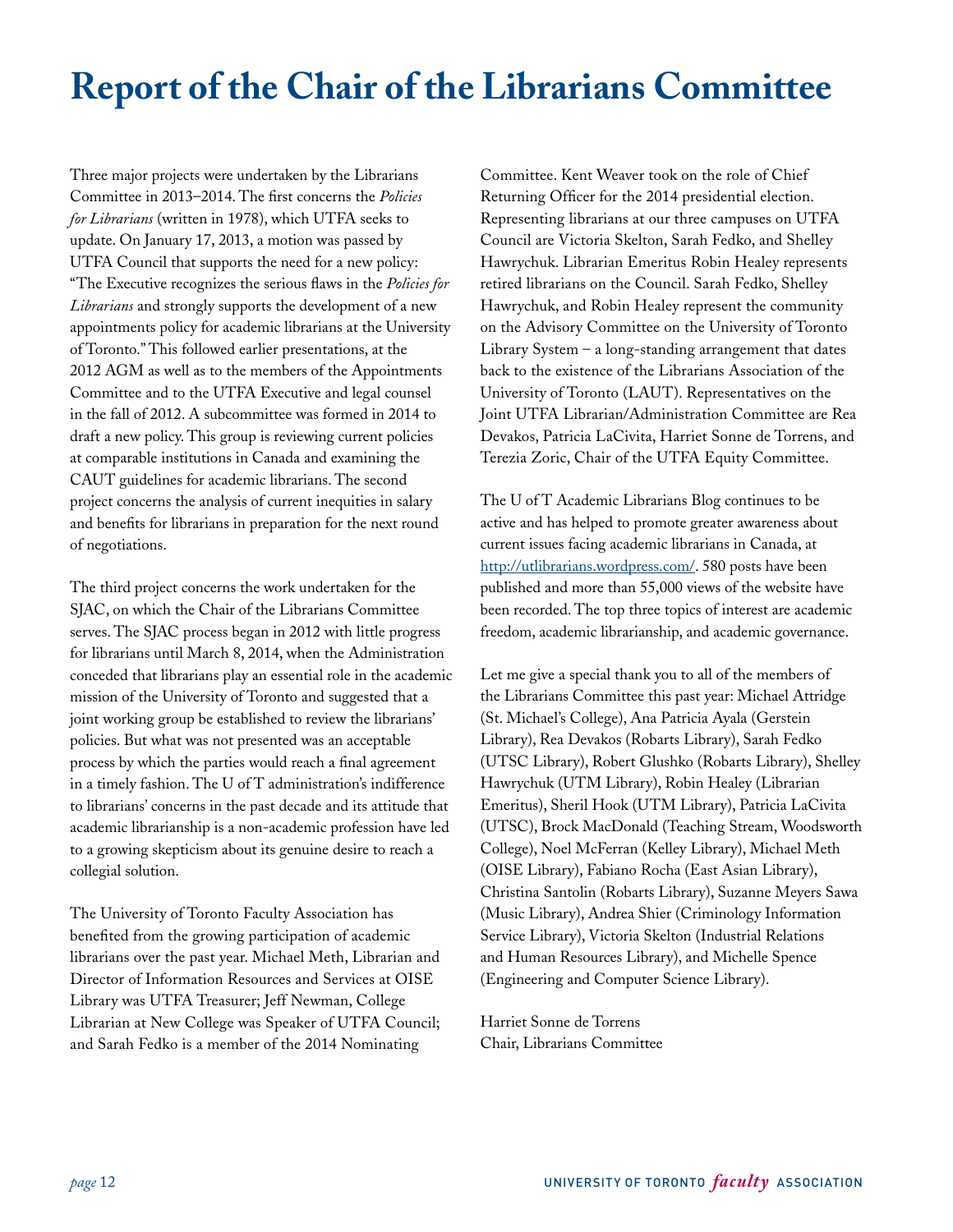# **Report of the Chair of the Membership Committee**

UTFA's Membership Committee was first formed in 2007 and became a standing committee two years later. Over the past seven years, Membership Committee members have been active in support of all of the Association's bargaining and strategic initiatives – from the workload campaign of 2008–2010 to our current duties backing up UTFA's positions in the Special Joint Advisory Committee (SJAC) negotiations with the Administration. As reported in last year's newsletter, outreach efforts have become routine to the everyday business of the Association, assuming a heightened significance since the beginning of the SJAC process.

A special emphasis on diversifying our communications has been a main feature of the past year's work. Indeed, we've been involved in a vigorous ongoing debate about the most effective communications vehicles for faculty and librarians who are routinely swamped with other claims on their attention. Some communication imperatives were uncontroversial. For example, I and other committee members have worked closely with the President and other Executive members on a general redesign and upgrading of [UTFA's website](http://www.utfa.org/). While many improvements have been made, much work remains to be done, and I encourage UTFA members to send us ideas and suggestions.

Beyond the website, a fruitful exchange of views has centred around how UTFA mixes more in-depth articles and reports (e.g., *SJAC Information Report #4* "The Collegiality Gap") with briefer, punchier vehicles (e.g., postcards, posters, and pamphlets), while also making more use of video. It's a debate that's not likely to come to any fixed conclusion, so we have been experimenting with a little of everything, always testing our ideas first with UTFA Council. If you have feedback or suggestions, write to [membership@utfa.org.](mailto:membership%40utfa.org?subject=UTFA)

UTFA members will remember a sequence of humorous posters appearing on all three campuses earlier in the year, making use of pop culture references to send serious messages on three themes: the need to modernize our

relationship with the Administration; pushing back against corporatization; and encouraging members to visit UTFA's new website. The success of the posters created interest in trying to send comparable messages in the more compact vehicle of a postcard, two of which you should likely have received by the time this report goes out. Members of the Committee are currently working on ideas for short videos, most using humour to underscore the need for fundamental change in the role of UTFA in representing you.

Videos, posters, and postcards complement more traditional forms of communication, but none can ever displace the value of in-person dialogue. A series of six focus groups was held in January and February with UTFA members who had previously indicated a willingness to be engaged. We put the questions about communication to those groups, and the discussion confirmed our sense that we need a balance of approaches. Scott Prudham and I also visited the Rotman Faculty Council in February for a presentation and Q&A about the SJAC process. And several members of UTFA's Executive (including me) attended information sessions at UTM and UTSC this year, all of which were informative. Thanks to those who came out!

The Membership Committee met in late March to talk about possible actions and initiatives as UTFA heads into bargaining, and as the SJAC process comes to a close. I welcome all good ideas from readers, and for the coming months, I would particularly encourage you to explore the possibility of small-scale 'brown bag' lunch meetings, or focus groups, or inviting the UTFA President to a unit or department meeting. If you have specific recommendations on topics that merit focus group discussion, please pass those along too by writing to [membership@utfa.org.](mailto:membership%40utfa.org?subject=UTFA)

Let me thank everybody who was involved with our work over the past several months. First, a special thanks to my two predecessors as Chair, Scott Prudham and Katharine Rankin; to Vicki Skelton, Paul Hamel, and Harriet Sonne de Torrens for their help with the website; to Paul again for his help with poster design and his video creativity;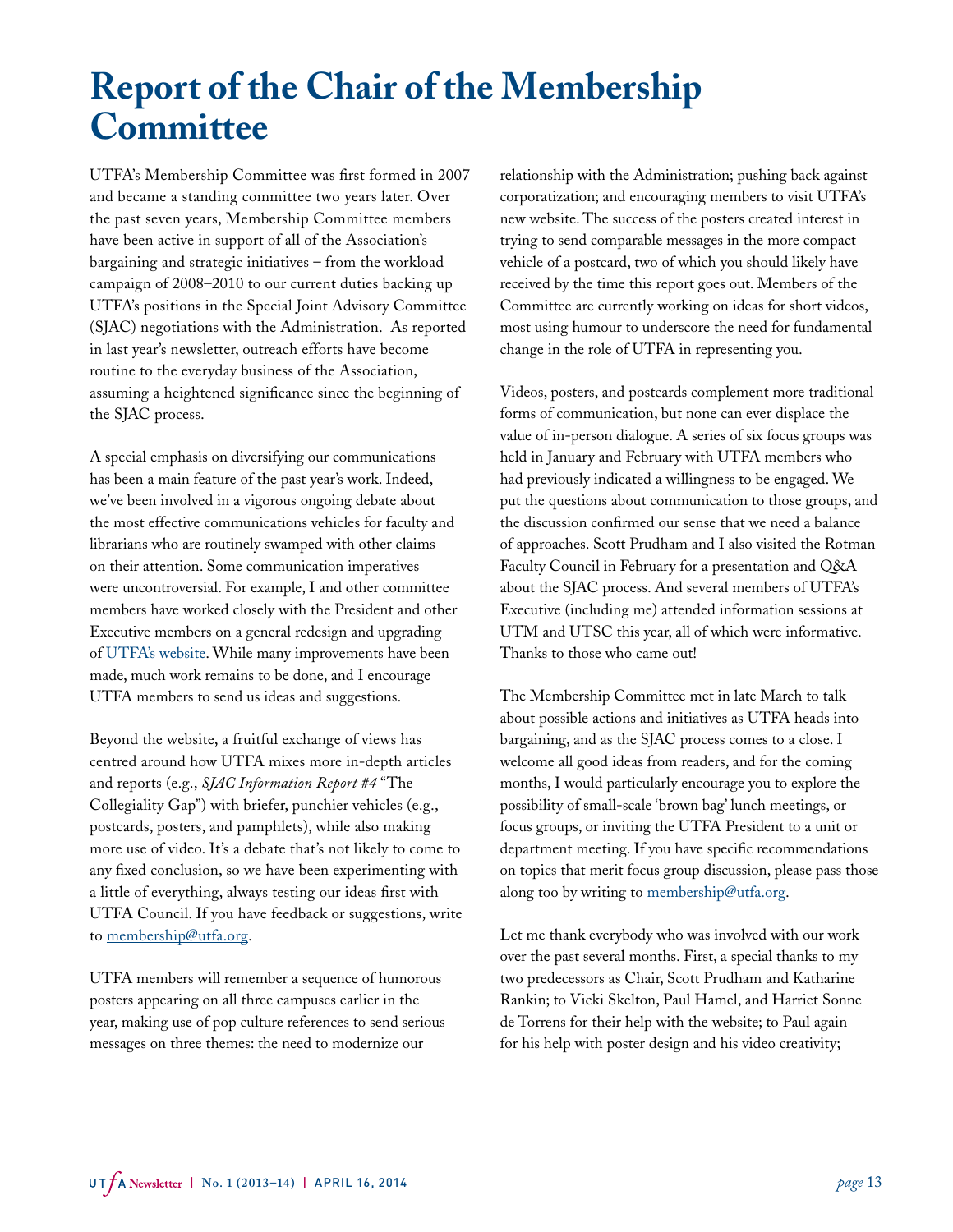to Paul Downes for first suggesting the postcards; and to Terezia Zoric, John Valleau, Brock MacDonald and Cynthia Messenger for their input on content and themes. Thanks to all other committee members: Mounir AbouHaidar, Lauren Bialystok, Alison Chasteen, Kristie Dukewich, Tyler Evans-Tokaryk, Paul Gauvreau, Helen Grad, Lino Grima, Jennifer Jenkins, Reid Locklin, Ken MacDonald, Mike Meth, Vicki Skelton, Je Sook Song, Luc Tremblay, and Kent Weaver.

Thanks to several Council members from the professional faculties for assisting with successful meetings with the President of UTFA; and a final thanks to all of my Executive Committee and Council colleagues for their serious attention to our ongoing outreach activities.

Judith Taylor Chair, Membership Committee

# **Report of the Chair of the Teaching Stream Committee**

The major focus of the Committee's work this year – almost its exclusive focus, in fact – has been providing input to the ongoing SJAC process. Under the terms of the Special Joint Advisory Committee on the Memorandum of Agreement agreed to by the Administration and UTFA in our 2012 Salary, Benefits and Pensions settlement, a subcommittee was created to discuss the formation of a new stream, encompassing both the current teaching stream and professionals whose teaching is based on their expertise in practice. UTFA's New Stream Subcommittee members have been Cynthia Messenger (Chair), Connie Guberman, Jun Nogami, and me. The basic negotiating positions for the committee were approved at the March 20, 2013, UTFA Council meeting. Our first meeting with the Administration took place on April 1 last year, and meetings have continued at regular intervals, concluding earlier this term when the work of the SJAC subcommittees was folded into our main committee's set of proposals as the process entered its final stage, with Mr. Justice Frank Iacobucci acting as facilitator.

As well as providing proper, secure appointments for our professional faculty colleagues, our goal in this process has been to work toward substantial improvements for the existing teaching stream in several crucial areas: title; hiring, review, and promotion processes; support for research and scholarship; and job security. UTFA's detailed proposals on all these issues reflect many years of dedicated effort by the members of successive Teaching Stream Committees; special thanks are owed to Cynthia Messenger, who has been involved in this process from the start. Special thanks are also owed to many members of the stream who have not served on the Committee but have provided important input from the perspective of their respective units.

The Teaching Stream Committee's meetings this year were almost entirely devoted to discussion of the SJAC process, and were invaluable in gauging our members' priorities with respect to the various issues on the negotiating table. An outreach meeting with teaching stream colleagues at UTSC was also helpful (special thanks to Sherri Helwig for organizing that event), as were many conversations I had with individual members on all three campuses. The outcome of our efforts is not yet clear, but there is some cause for optimism. Whatever that outcome, thanks to the past few years' work we have a very solid, very clear set of proposals for improving the policies that govern the teaching stream; if it turns out we are unable to implement them via the SJAC process, then we will seek another way.

# **Promotion to Senior Lecturer Workshop**

UTFA will be presenting a workshop to assist teaching stream faculty members preparing for the promotion process. It will be held on Wednesday, May 7, in Room 1065 at the Rotman School of Management, 105 St. George Street, from 9:30 a.m. to 2:00 p.m. All members of UTFA's teaching stream are welcome to attend.

# **Thanks!**

In conclusion, I want to express my appreciation to all the members of the Teaching Stream Committee this year: Matthew Allen, Michael Attridge, Shadi Dalili, Alistair Dias, Connie Guberman, Kevin Komisaruk, Jody Macdonald, Cynthia Messenger, Judith Poë, Margaret Procter, and Terezia Zoric.

W. Brock MacDonald Chair, Teaching Stream Committee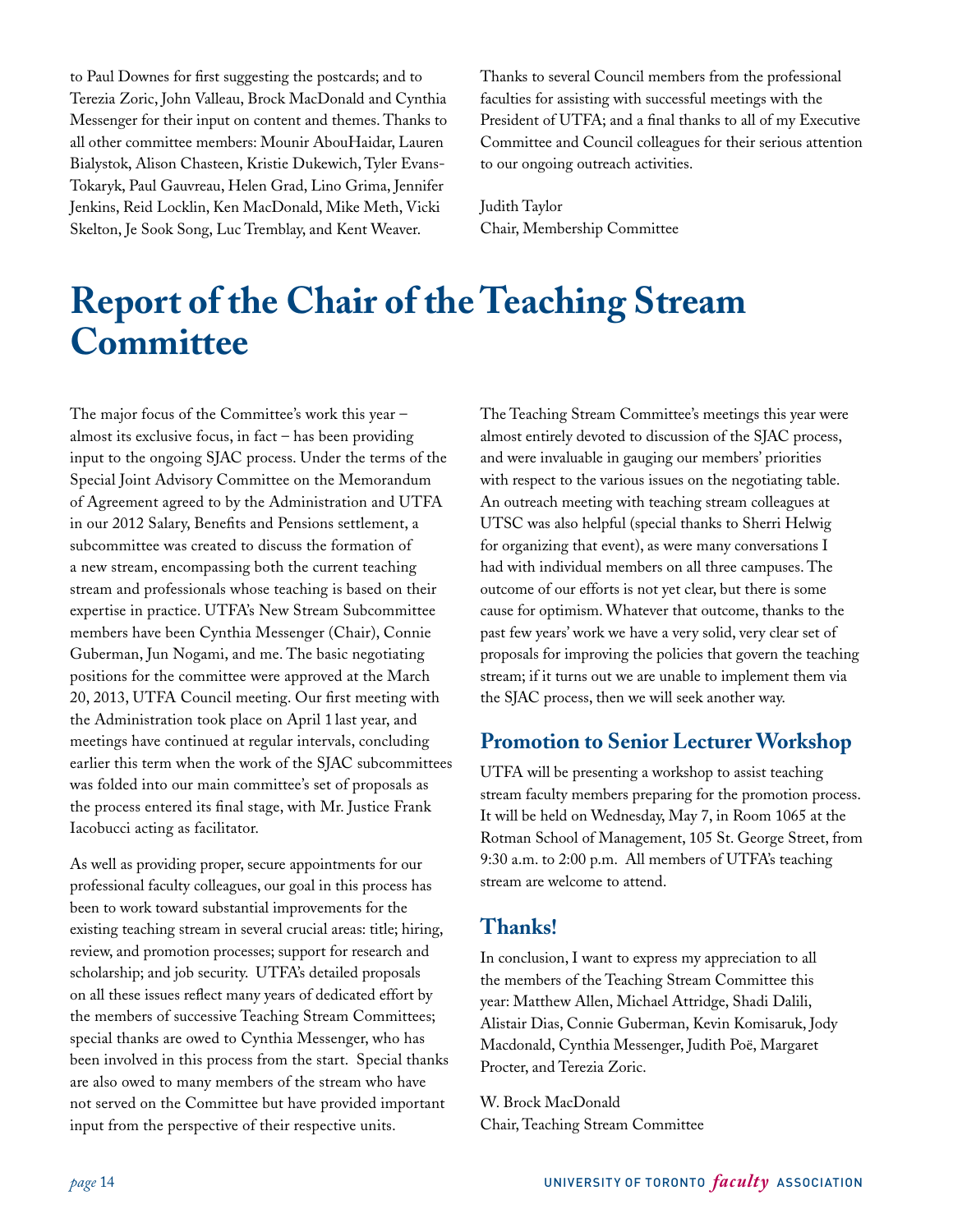**FINANCIAL STATEMENTS**

**JUNE 30, 2013 AND JUNE 30, 2012**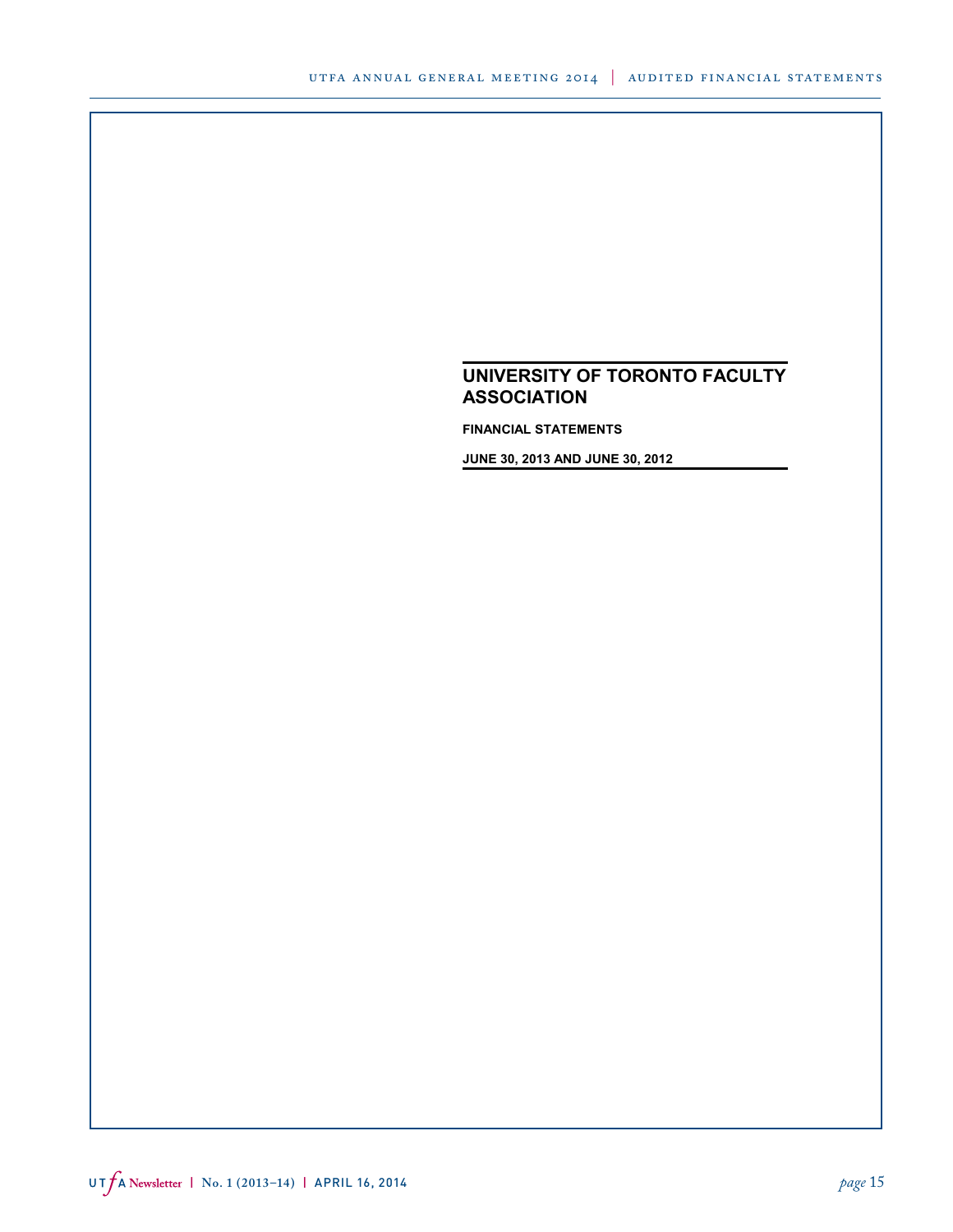# Cowperthwaite Mehta

C H A R T E R E D A C C O U N T A N T S

#### **INDEPENDENT AUDITOR'S REPORT**

To the Members, University of Toronto Faculty Association:

#### **Report on the Financial Statements**

We have audited the accompanying financial statements of the University of Toronto Faculty Association, which comprise the balance sheet as at June 30, 2013, June 30, 2012 and July 1, 2011 and the statements of changes in fund balances, operations and cash flows for the years ended June 30, 2013 and June 30, 2012, and a summary of significant accounting policies and other explanatory information.

#### *Management's Responsibility for the Financial Statements*

Management is responsible for the preparation and fair presentation of these financial statements in accordance with Canadian accounting standards for not-for-profit organizations and for such internal control as management determines is necessary to enable the preparation of financial statements that are free from material misstatement, whether due to fraud or error.

#### *Auditor's Responsibility*

Our responsibility is to express an opinion on these financial statements based on our audits. We conducted our audits in accordance with Canadian generally accepted auditing standards. Those standards require that we comply with ethical requirements and plan and perform the audits to obtain reasonable assurance about whether the financial statements are free from material misstatement.

An audit involves performing procedures to obtain audit evidence about the amounts and disclosures in the financial statements. The procedures selected depend on the auditor's judgment, including the assessment of the risks of material misstatement of the financial statements, whether due to fraud or error. In making those risk assessments, the auditor considers internal control relevant to the entity's preparation and fair presentation of the financial statements in order to design audit procedures that are appropriate in the circumstances, but not for the purpose of expressing an opinion on the effectiveness of the entity's internal control. An audit also includes evaluating the appropriateness of accounting policies used and the reasonableness of accounting estimates made by management, as well as evaluating the overall presentation of the financial statements.

We believe that the audit evidence we have obtained in our audits is sufficient and appropriate to provide a basis for our qualified audit opinion.

#### *Basis for Qualified Opinion*

In common with many not-for-profit organizations, the organization derives revenue from membership fees, the completeness of which is not susceptible of satisfactory audit verification. Accordingly, verification of this revenue was limited to the amounts recorded in the records of the organization, and we were not able to determine whether any adjustments might be necessary to membership fee revenue, excess of revenue over expenses for the years, assets and fund balances.

#### *Qualified Opinion*

In our opinion, except for the effect of adjustments, if any, which we might have determined to be necessary had we been able to satisfy ourselves concerning the completeness of membership fee revenue, the financial statements present fairly, in all material respects, the financial position of the University of Toronto Faculty Association as at June 30, 2013, June 30, 2012 and July 1, 2011 and its financial performance and its cash flows for the years ended June 30, 2013 and June 30, 2012 in accordance with Canadian accounting standards for not-for-profit organizations.

Cowperthwaite Mehta

Chartered Accountants Licensed Public Accountants

October 7, 2013 Toronto, Canada

187 Gerrard Street East Toronto Canada M5A 2E5 Telephone 416/323-3200 Facsimile 416/323-9637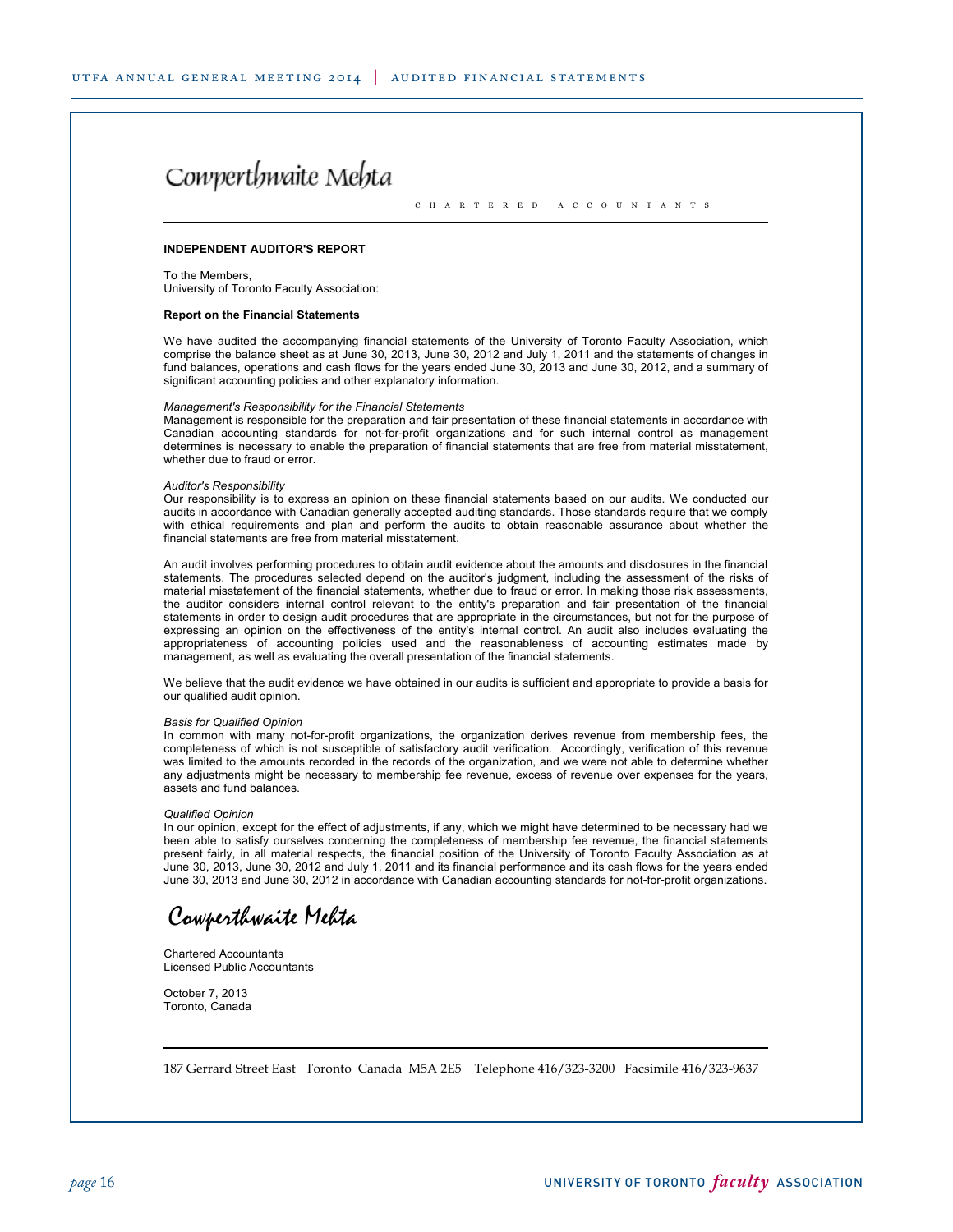### **BALANCE SHEET**

## **AS AT JUNE 30, 2013, JUNE 30, 2012 AND JULY 1, 2011**

|                                                                                                                     | <b>JUNE 30</b><br>2013                       | <b>JUNE 30</b><br>2012                         | <b>JULY 1</b><br>2011                         |
|---------------------------------------------------------------------------------------------------------------------|----------------------------------------------|------------------------------------------------|-----------------------------------------------|
| <b>ASSETS</b>                                                                                                       |                                              |                                                |                                               |
| <b>Current assets</b><br>Cash (note 4)<br>Marketable securities (note 5)<br>Accounts receivable<br>Prepaid expenses | \$1,141,575<br>2,303,096<br>14,614<br>12,155 | \$<br>434,903<br>2,399,526<br>14.032<br>12,010 | \$<br>233,422<br>2,407,890<br>13,666<br>9,124 |
|                                                                                                                     | 3,471,440                                    | 2,860,471                                      | 2,664,102                                     |
| Capital assets (note 6)                                                                                             | 10,867                                       | 28,144                                         | 59,426                                        |
|                                                                                                                     | \$3,482,307                                  | \$2,888,615                                    | \$2,723,528                                   |
| <b>LIABILITIES AND FUND BALANCES</b>                                                                                |                                              |                                                |                                               |
| <b>Current liabilities</b><br>Accounts payable and accrued liabilities                                              | \$<br>109.491                                | 150.076<br>\$                                  | 249.066<br>\$                                 |
| Fund balances<br>Invested in capital assets<br>Contingency reserve (note 7)<br>Unrestricted                         | 10.867<br>750.000<br>2,611,949               | 28,144<br>750,000<br>1,960,395                 | 59,426<br>750,000<br>1,665,036                |
|                                                                                                                     | 3,372,816                                    | 2,738,539                                      | 2,474,462                                     |
|                                                                                                                     | \$3,482,307                                  | \$2,888,615                                    | \$2,723,528                                   |

Approved on behalf of the UTFA Council:

 $\frac{1}{2}$  $\sim$ 

see accompanying notes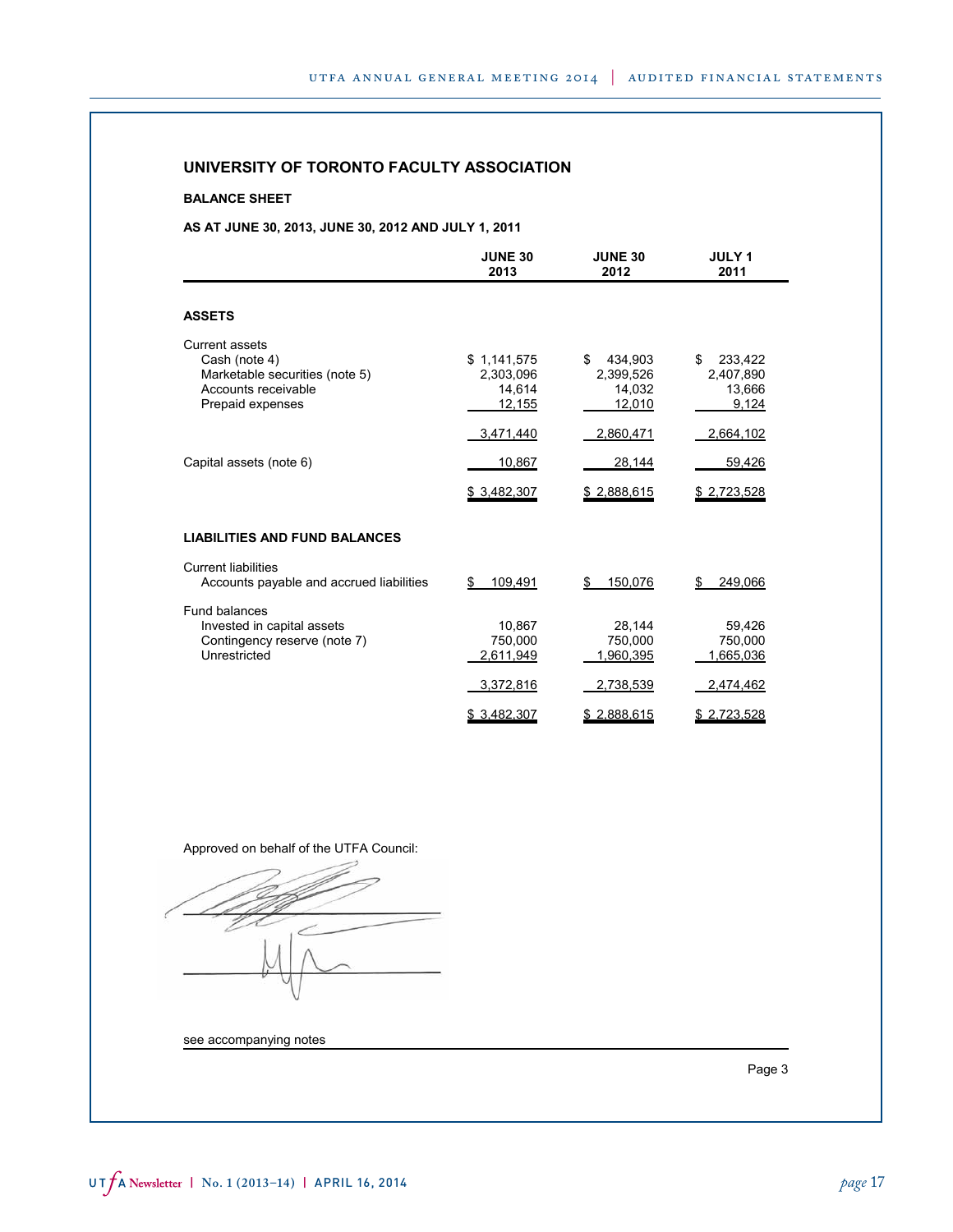## **STATEMENT OF CHANGES IN FUND BALANCES**

## **FOR THE YEARS ENDED JUNE 30, 2013 AND JUNE 30, 2012**

|                                                                     | Unrestricted        | Invested in<br>capital assets | Contingency<br>reserve<br>(note 7) | Total        |
|---------------------------------------------------------------------|---------------------|-------------------------------|------------------------------------|--------------|
| Balance, July 1, 2011                                               | 1,665,036 \$<br>\$. | 59.426                        | 750.000<br>S                       | \$2,474,462  |
| Excess of revenue over expenses for<br>the year ended June 30, 2012 | 264.077             |                               |                                    | 264,077      |
| Amortization                                                        | 31,282              | (31, 282)                     |                                    |              |
| Balance, June 30, 2012                                              | 1,960,395           | 28,144                        | 750,000                            | 2,738,539    |
| Excess of revenue over expenses for<br>the year ended June 30, 2013 | 634,277             |                               |                                    | 634,277      |
| Amortization                                                        | 17.277              | (17.277)                      |                                    |              |
| Balance, June 30, 2013                                              | \$2,611,949         | 10,867<br>S                   | 750,000<br>S                       | \$ 3,372,816 |

see accompanying notes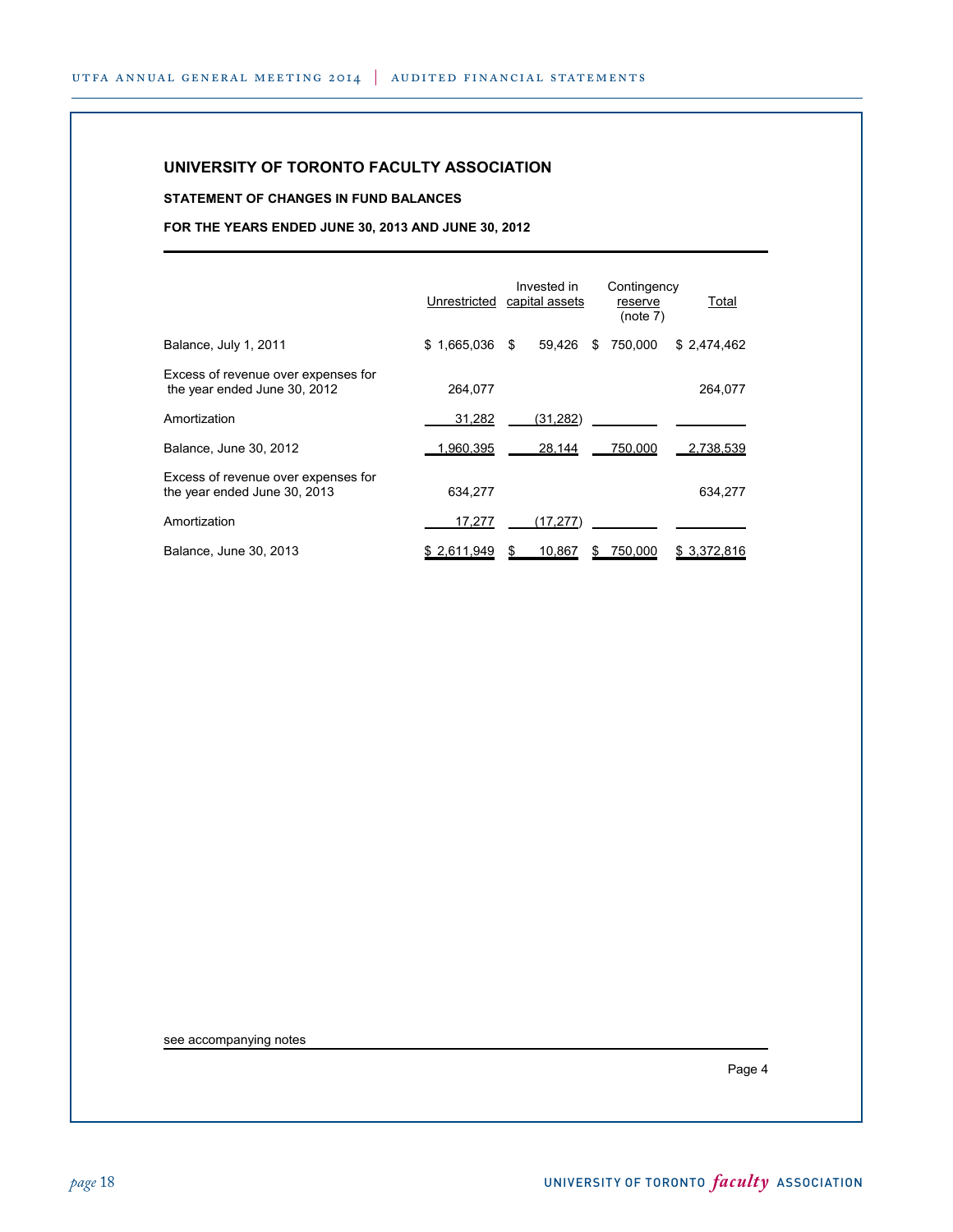### **STATEMENT OF OPERATIONS**

## **FOR THE YEARS ENDED JUNE 30, 2013 AND JUNE 30, 2012**

|                                                         | 2013          | 2012         |
|---------------------------------------------------------|---------------|--------------|
|                                                         |               |              |
| <b>REVENUE</b>                                          |               |              |
| Membership fees (note 8)                                | \$2,661,905   | \$2,530,086  |
| Operating subsidies (note 9)                            | 95,323        | 95,258       |
| Investment income (loss)                                | 185,041       | (6, 725)     |
|                                                         |               |              |
|                                                         | 2,942,269     | 2,618,619    |
| <b>EXPENSES</b>                                         |               |              |
| Staffing and related                                    | 799.737       | 718,175      |
| Canadian Association of University Teachers fees        | 378.700       | 372.975      |
| Ontario Confederation of University Faculty Assoc. fees | 355.217       | 320.944      |
| Legal, audit and consulting                             | 380.203       | 549,892      |
| <b>Stipends</b>                                         | 100.447       | 87.080       |
| Rent (note 9)                                           | 88,227        | 88,227       |
| Meetings, conferences and training                      | 58.448        | 33.037       |
| Office and general                                      | 45.701        | 33.883       |
| Committee expenses                                      | 19.865        | 11.488       |
| Outreach                                                | 14,426        | 18,382       |
| Office equipment                                        | 14,152        | 14,952       |
| Advertising and communications                          | 10.809        | 912          |
| Insurance                                               | 8.696         | 8.710        |
| Donations and contributions                             | 7,541         | 55,200       |
| Tuition scholarships                                    | 5,992         | 6,046        |
| Library<br>Amortization                                 | 2.554         | 3.357        |
|                                                         | 17,277        | 31,282       |
|                                                         | 2,307,992     | 2,354,542    |
| <b>EXCESS OF REVENUE OVER EXPENSES</b>                  |               |              |
| <b>FOR THE YEAR</b>                                     | 634,277<br>\$ | 264,077<br>S |

see accompanying notes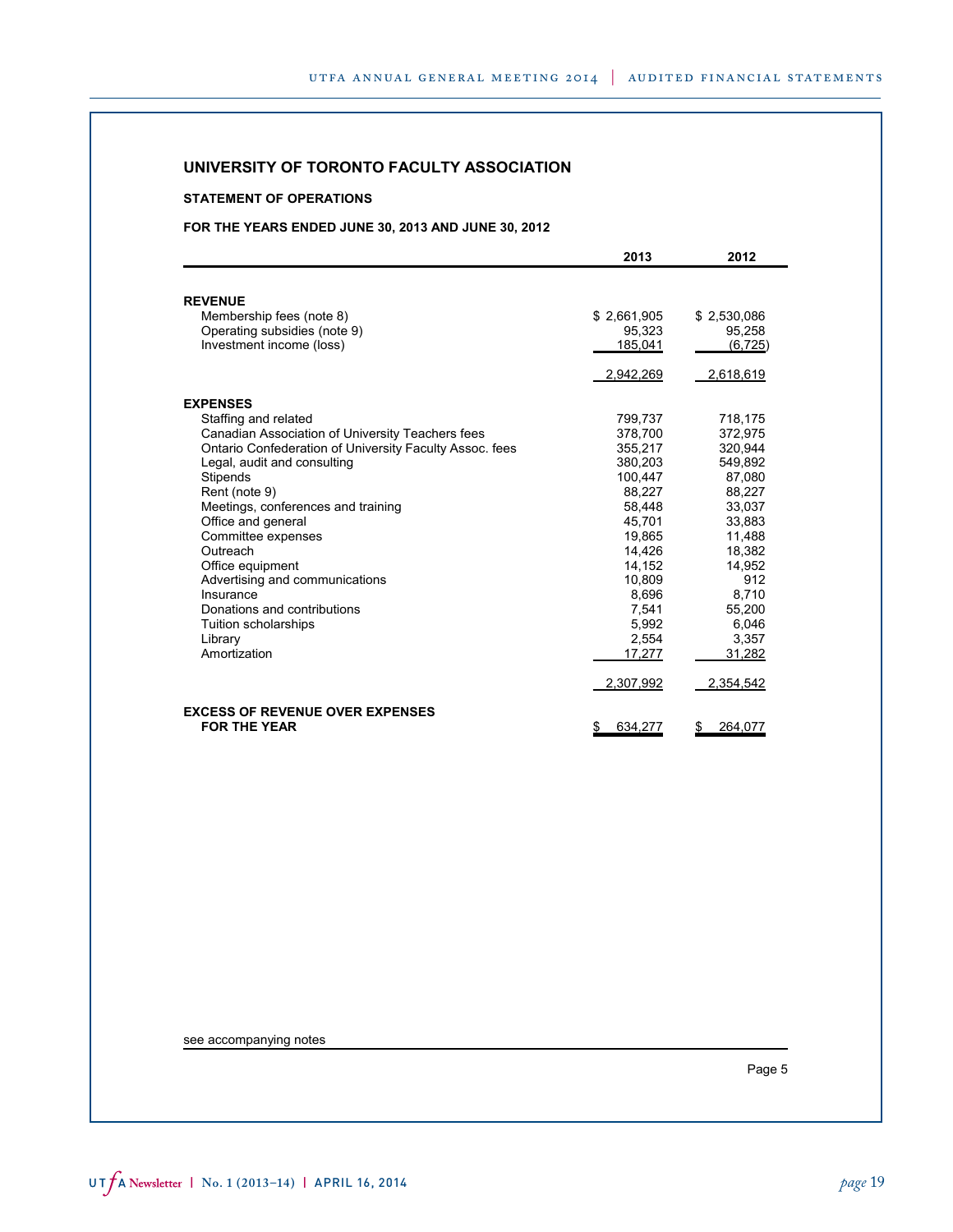## **STATEMENT OF CASH FLOWS**

## **FOR THE YEARS ENDED JUNE 30, 2013 AND JUNE 30, 2012**

|                                                                      | 2013           | 2012              |
|----------------------------------------------------------------------|----------------|-------------------|
|                                                                      |                |                   |
| <b>OPERATING ACTIVITIES</b>                                          |                |                   |
| Excess of revenue over expenses<br>Non-cash items:                   | \$<br>634,277  | \$<br>264,077     |
| Amortization                                                         | 17,277         | 31,282            |
| Net change in non-cash working capital items (below)                 | (41, 312)      | (102, 242)        |
| Cash provided from operations                                        | 610,242        | 193,117           |
| <b>INVESTING ACTIVITIES</b>                                          |                |                   |
| Decrease in marketable securities                                    | 96,430         | 8,364             |
| <b>NET CASH ACTIVITY FOR THE YEAR</b>                                | 706,672        | 201,481           |
| <b>CASH, BEGINNING OF YEAR</b>                                       | 434.903        | 233,422           |
| <b>CASH, END OF YEAR</b>                                             | \$1,141,575    | 434,903           |
|                                                                      |                |                   |
| Net change in non-cash working capital items:<br>Accounts receivable | \$<br>(582)    | \$<br>(366)       |
| Prepaid expenses                                                     | (145)          | (2,886)           |
| Accounts payable and accrued liabilities                             | (40, 585)      | (98, 990)         |
|                                                                      | (41, 312)<br>S | (102, 242)<br>\$. |

see accompanying notes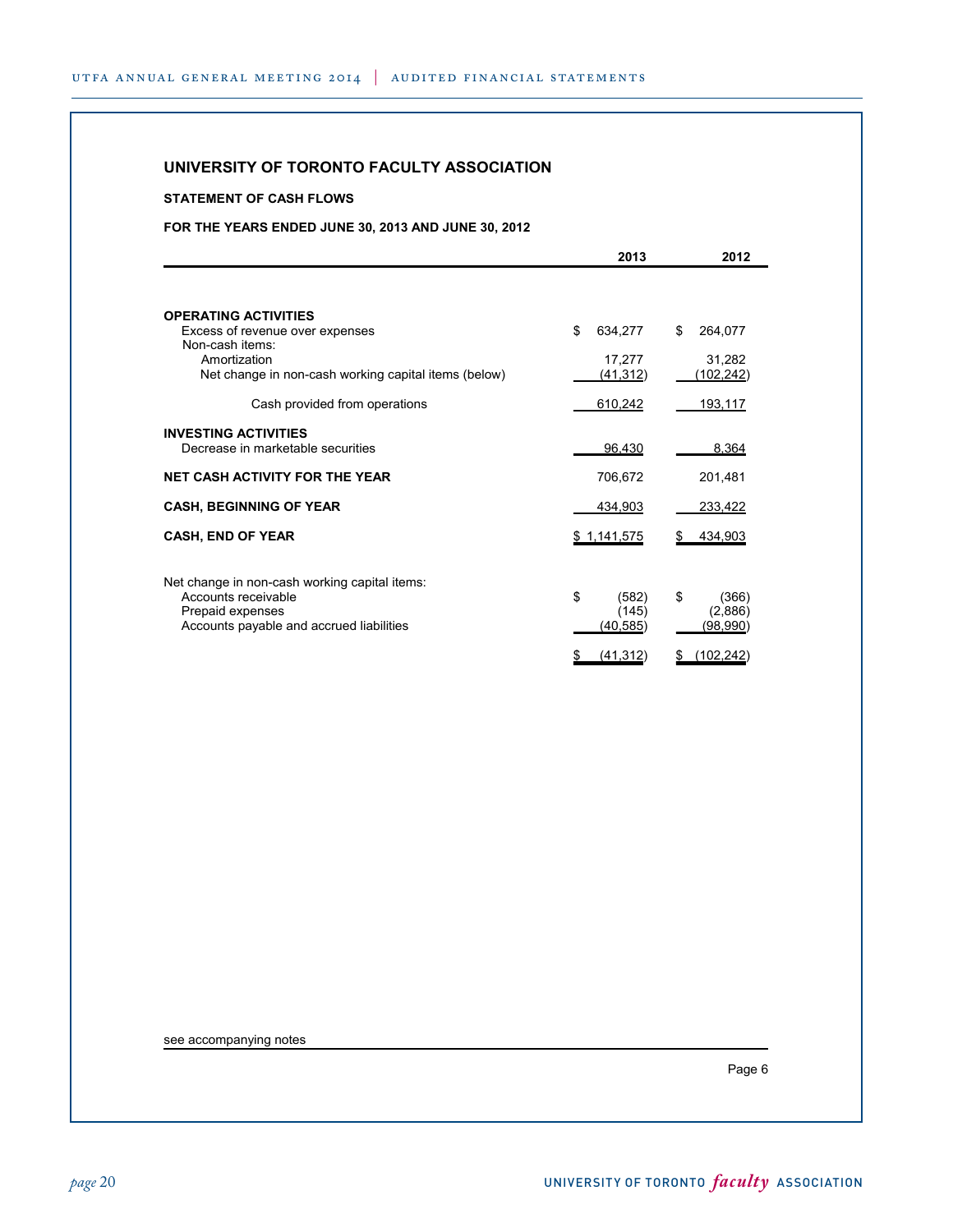**NOTES TO THE FINANCIAL STATEMENTS**

#### **JUNE 30, 2013 AND JUNE 30, 2012**

The University of Toronto Faculty Association (the "Association") is an unincorporated association that was formed in 1940. The purpose of the Association is to promote the welfare of current and retired faculty, librarians and research associates of the University of Toronto, the University of St. Michael's College, the University of Trinity College and Victoria University and generally to advance the interests of teachers, researchers and librarians in Canadian universities.

The affairs of the Association are managed by a Council of about 60 people, who are elected by the membership on a constituency basis for three-year terms.

The Association is exempt from income taxes under section 149(1)(l) of the Income Tax Act.

#### **1. SIGNIFICANT ACCOUNTING POLICIES**

In preparing its financial statements, the Association follows Canadian accounting standards for notfor-profit organizations, which is one of the financial reporting frameworks included in Canadian generally accepted accounting principles. The significant accounting policies used are as follows:

#### **Prepaid expenses**

Prepaid expenses are recorded for goods and services that have been paid for but which will be received the following year. The balance at year end is composed primarily of prepaid insurance and professional dues.

#### **Marketable securities**

The marketable securities are recognized at fair value based on market prices. Gains and losses from dispositions and fluctuations in market value are recognized in the statement of operations in the period in which they arise.

#### **Capital assets**

Capital assets are recorded at cost. Amortization is provided on a straight line basis over the assets' estimated useful lives as follows:

| Furniture and equipment | Straight-line over 5 years |
|-------------------------|----------------------------|
| Computer equipment      | Straight-line over 3 years |
| Leasehold improvements  | Straight-line over 5 years |

In the year of acquisition, amortization is charged at one-half the normal rates.

Capital assets are reviewed for impairment whenever events or changes in circumstances indicate that the carrying value of an asset may not be recoverable. Impairment is assessed by comparing the carrying amount of an assets with its expected future net undiscounted cash flows from use together with its residual value (net recoverable value). If such assets are considered impaired, the impairment to be recognized is measured by the amount by which the carrying amount of the assets exceed its fair value. Any impairment results in a write-down of the asset and charge to income during the year.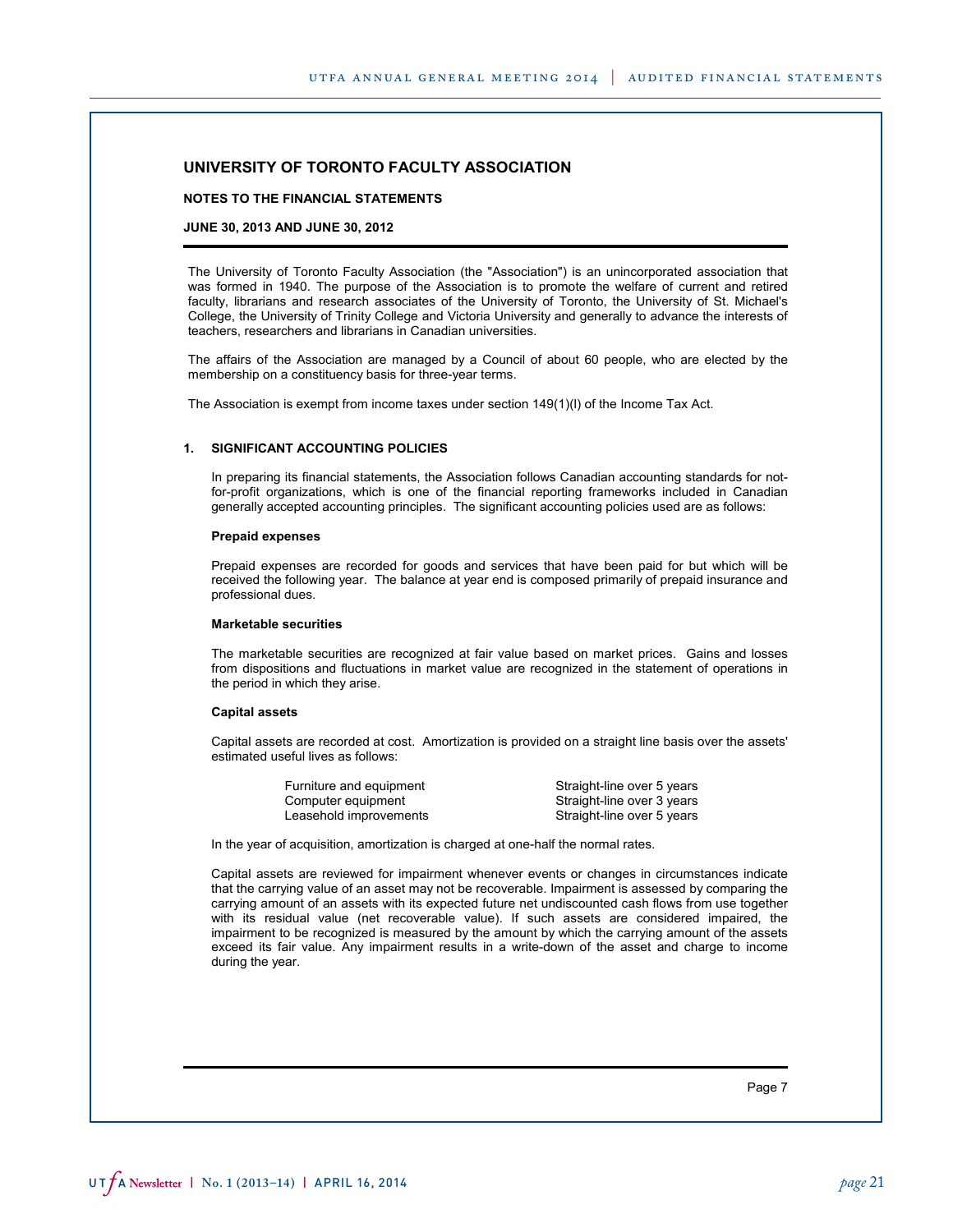#### **NOTES TO THE FINANCIAL STATEMENTS**

#### **JUNE 30, 2013 AND JUNE 30, 2012**

#### **Revenue recognition**

The Association follows the deferral method of accounting for revenue. Membership fee revenue is composed of unrestricted contributions that are recognized as revenue when received or receivable, if the amount to be received is readily determinable and collection is reasonably assured.

Restricted contributions, if any, are recognized as revenue in the year in which the related expenses are incurred. Unspent restricted contributions are reported as deferred revenue on the statement of financial position.

Membership fees are calculated by multiplying a mill rate, as set by the Association, by the member's salary.

Operating subsidies are recognized in the period that the corresponding expense is incurred.

The change in fair value of the marketable securities for the year is included in investment income in the statement of operations. The investment income is composed of realized gains or losses for the year, unrealized gains or losses for the year, and interest and dividend income earned during the year.

#### **Expense recognition**

Expenses are recognized when incurred. The free rent is recorded at its contractual value (note 9).

#### **Use of estimates**

The preparation of the financial statements in conformity with Canadian generally accepted accounting principles requires management to make estimates and assumptions that affect the reported amounts of assets and liabilities at the date of the financial statements and the reported amounts of revenue and expenses during the reporting period. Estimates are used when accounting for certain items such as asset impairments, the useful life of capital assets, accrued liabilities and disclosure of contingent assets and liabilities.

By their nature, these estimates are subject to measurement uncertainty and the effect on the financial statements of changes in such estimates in future periods could be significant.

#### **2. ADOPTION OF ACCOUNTING STANDARDS FOR NOT-FOR-PROFIT ORGANIZATIONS**

Effective July 1, 2012, the Association elected to adopt the Canadian accounting standards for notfor-profit organizations. These are the first financial statements prepared in accordance with this new framework, which has been applied retrospectively.

Management reviewed the exemptions provided on transition to the Canadian accounting standards for not-for-profit organizations and has elected to designate all investments to be subsequently measured at fair value, which is consistent with the accounting policy in place at the time of the transition. The adoption of Canadian accounting standards for not-for-profit organizations had no impact on the previously reported assets, liabilities and net assets of the Association, and accordingly, there has been no restatement of previously reported amounts as at the date of the transition, being July 1, 2011. The presentation and disclosures in the financial statements reflect the requirements under the new accounting framework.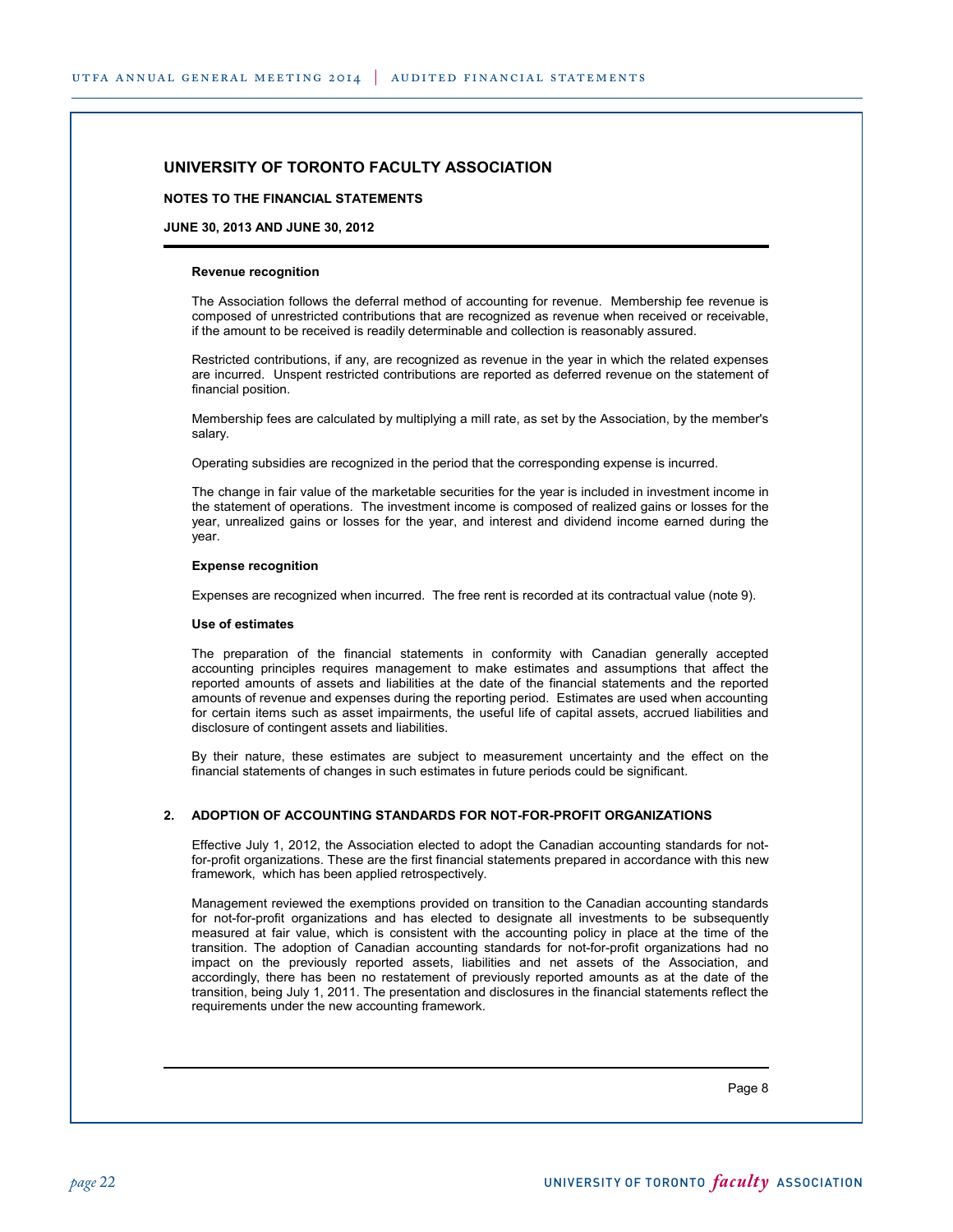**NOTES TO THE FINANCIAL STATEMENTS**

**JUNE 30, 2013 AND JUNE 30, 2012**

#### **3. FINANCIAL INSTRUMENTS AND RISKS**

#### **Fair value**

Canadian generally accepted accounting principles require that the Association disclose information about the fair value of its financial assets and liabilities. Fair value estimates are made at the balance sheet date, based on relevant market information and information about the financial instruments. These estimates are subjective in nature and involve uncertainties in significant matters of judgment and, therefore, cannot be determined with precision. Changes in assumptions could significantly affect these estimates.

The short-term investments are carried at market value, which approximates their fair value.

The carrying amounts for accounts receivable, accounts payable and accrued liabilities on the statement of financial position approximate fair value because of the limited term of these instruments.

#### **Liquidity risk**

Liquidity risk is the risk that an entity will encounter difficulty in meeting obligations associated with financial liabilities. The Association is exposed to this risk mainly in respect of its accounts payable. The Association expects to meet obligations as they come due primarily from cash flow from operations.

#### **Credit and concentration risks**

A concentration of credit risk arises when a group of customers has a common economic characteristic, so their ability to meet their obligations is expected to be affected similarly by changes in economic or other conditions. For the Association, significant concentration of risk is related to the University of Toronto and its affiliated colleges which is the employer of all its members.

Credit risk is the risk that one party to a financial instrument will cause a financial loss for the other party by failing to discharge an obligation. The Association's main credit risk relates to its accounts receivable. Periodically, the Association assesses the collectible of its accounts receivable and provides an allowance for doubtful accounts as appropriate. At June 30, 2013, the allowance for doubtful accounts was nil (nil in 2012).

#### **Currency risk**

Currency risk is the risk that the fair value or future cash flows of a financial instrument will fluctuate because of changes in foreign currency rates. The Association is not exposed to this risk since there are no foreign currency transactions at this time.

#### **Interest rate risk**

Interest rate risk is the risk that the fair value or future cash flows of a financial instrument will fluctuate because of changes in market interest rates. The Association is exposed to interest rate risk on its money market mutual fund holdings which have a floating interest rate. This exposes the Association to a cash flow risk should rates decrease.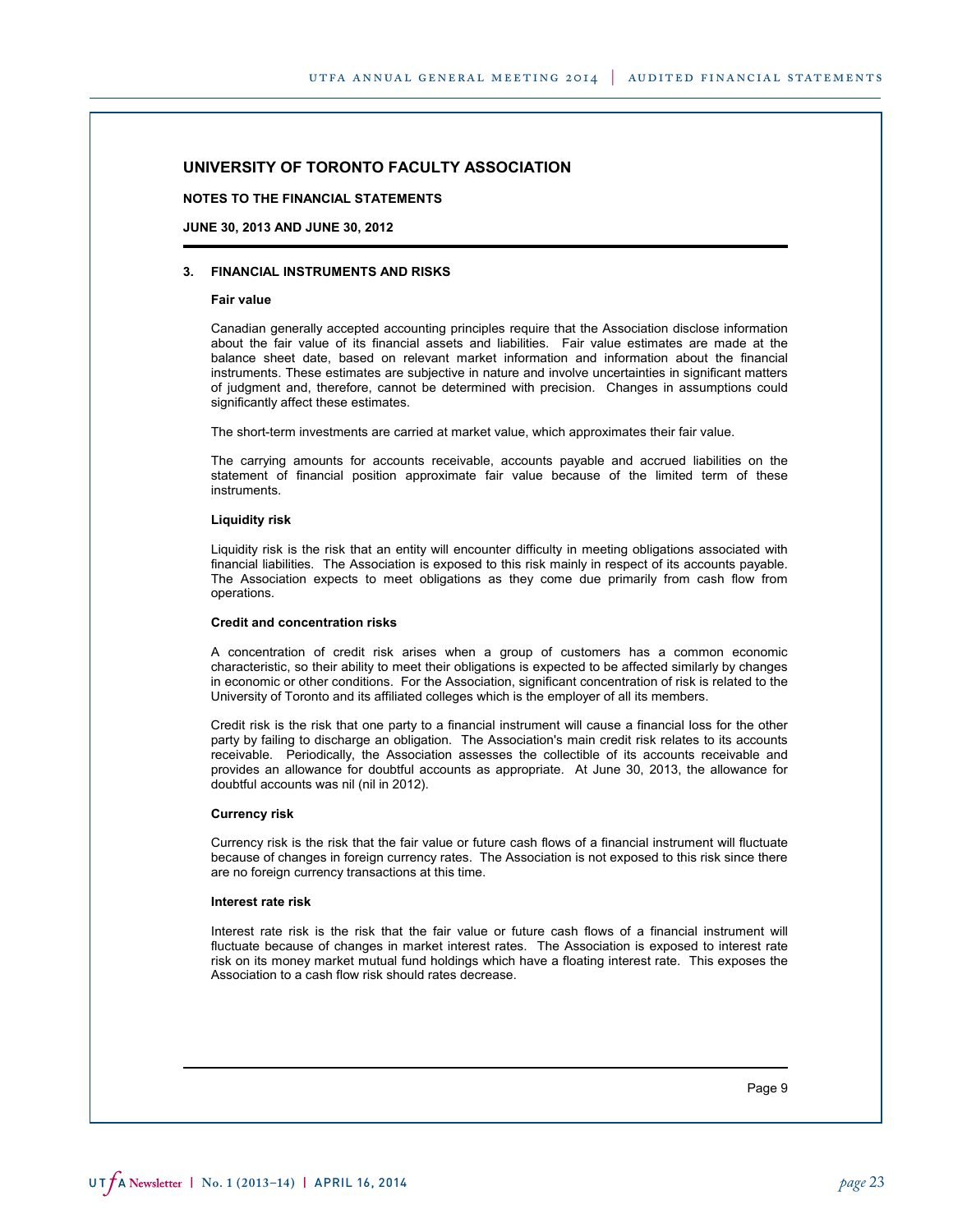### **NOTES TO THE FINANCIAL STATEMENTS**

**JUNE 30, 2013 AND JUNE 30, 2012**

#### **Other price risk**

Other price risk is the risk that the fair value or future cash flows of a financial instrument will fluctuate because of changes in market prices (other than those arising from interest rate risk or currency risk), whether those changes are caused by factors specific to the individual financial instrument or its issuer, or factors affecting all similar financial instruments trading in the market.

The Association is exposed to other price risk because it has investments in exchange traded funds.

### **4. CASH**

Cash is composed of:

|                                                          | June 30<br>2013                | June 30<br>2012         | July 1<br>2011        |
|----------------------------------------------------------|--------------------------------|-------------------------|-----------------------|
| Cash in bank<br>TD Waterhouse cash balance<br>Petty cash | 859.942<br>S<br>281,333<br>300 | 433,568<br>1,035<br>300 | 232,492<br>630<br>300 |
|                                                          | <u>\$1,141,575</u>             | 434,903                 | 233,422               |

#### **5. MARKETABLE SECURITIES**

Marketable securities, which are held by TD Waterhouse, are composed of the following, at market value:  $\frac{1}{20}$  June 30 July 1

|                                           | June 30      | June 30     | JUIV 1      |
|-------------------------------------------|--------------|-------------|-------------|
|                                           | <u> 2013</u> | 2012        | 2011        |
| Exchange traded funds                     | \$1,773,269  | \$1,637,699 | 301,715     |
| Money market mutual funds                 | 529.827      |             | 1.356.175   |
| Canadian short-term notes and equivalents |              | 761,827     | 750,000     |
|                                           | \$2,303,096  | \$2,399,526 | \$2,407,890 |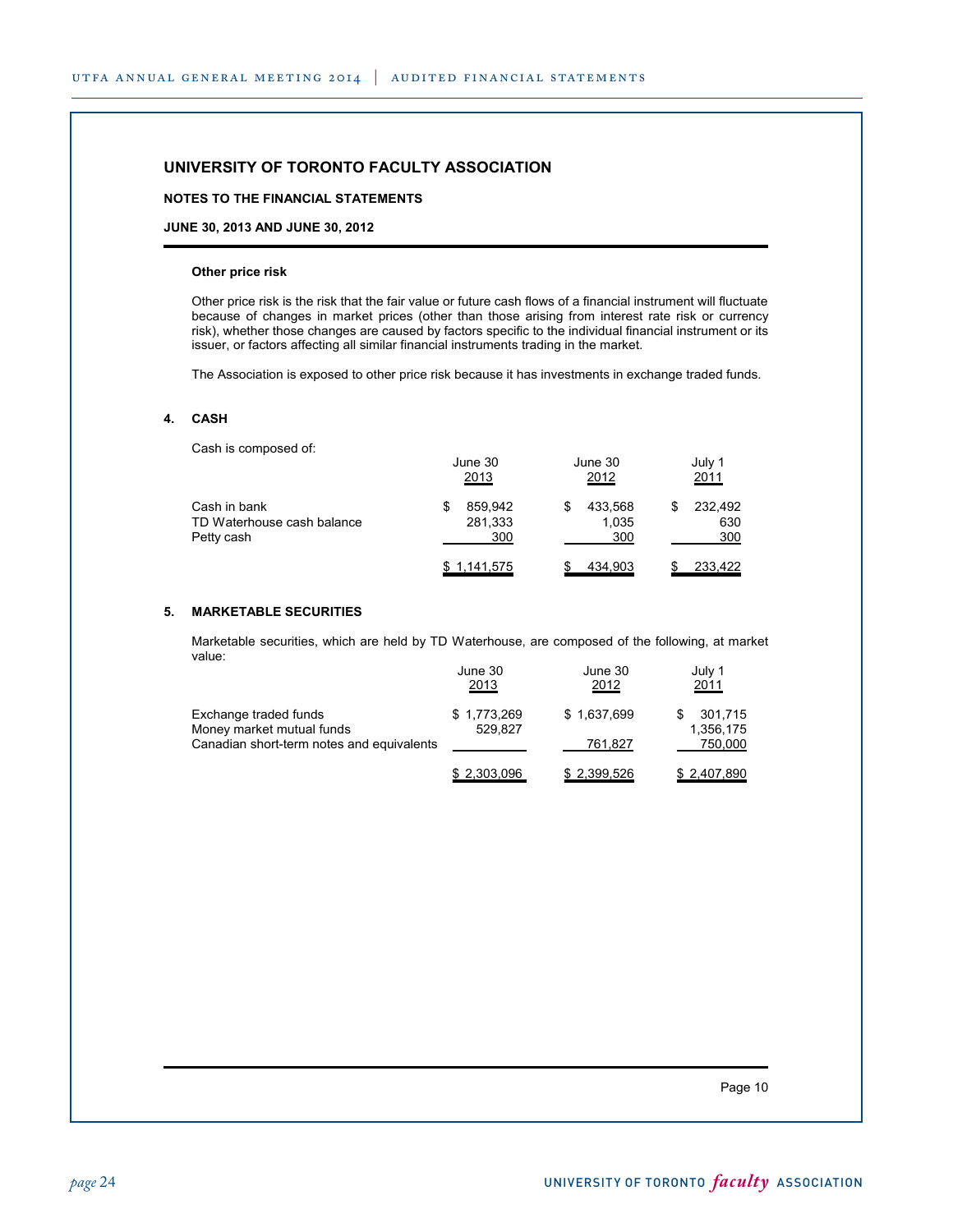**NOTES TO THE FINANCIAL STATEMENTS**

#### **JUNE 30, 2013 AND JUNE 30, 2012**

#### **6. CAPITAL ASSETS**

Capital assets, recorded at cost, are as follows:

|                                               |   | <u>Cost</u>      |     | Accumulated<br>Amortization |   | June 30<br>2013   | June 30<br>2012  |      | July 31<br>2011  |
|-----------------------------------------------|---|------------------|-----|-----------------------------|---|-------------------|------------------|------|------------------|
| Furniture and equipment<br>Computer equipment | S | 43.827<br>31,090 | \$. | 37.052<br>26.998            | S | 6,775 \$<br>4,092 | 14.514<br>13,365 | - \$ | 24.699<br>23,728 |
|                                               |   | 74,917           | S   | 64,050                      |   | 10.867            | 27.879           |      | 48,427           |
| Leasehold improvements                        |   |                  |     |                             |   |                   | 265              |      | 10,999           |
|                                               |   |                  |     |                             |   | 10.867            | 28,144           | -S   | 59,426           |

### **7. CONTINGENCY RESERVE**

The Association's Council has restricted \$750,000 of its net assets to be held as a reserve for salary, benefits and pension negotiations, major grievances, academic freedom and other contingencies. This internally-restricted amount is not available for other purposes without the approval of the Council.

### **8. MEMBERSHIP FEES**

Membership fees are from the following sources:

|                                     | 2013        | 2012        |
|-------------------------------------|-------------|-------------|
| University of Toronto               | \$2,601,308 | \$2.460.034 |
| <b>Retired members</b>              | 23.548      | 35.797      |
| University of Victoria College      | 20.262      | 18.603      |
| University of St. Michael's College | 11.851      | 10.993      |
| University of Trinity College       | 4.936       | 4,659       |
|                                     | \$2,661,905 | \$2,530,086 |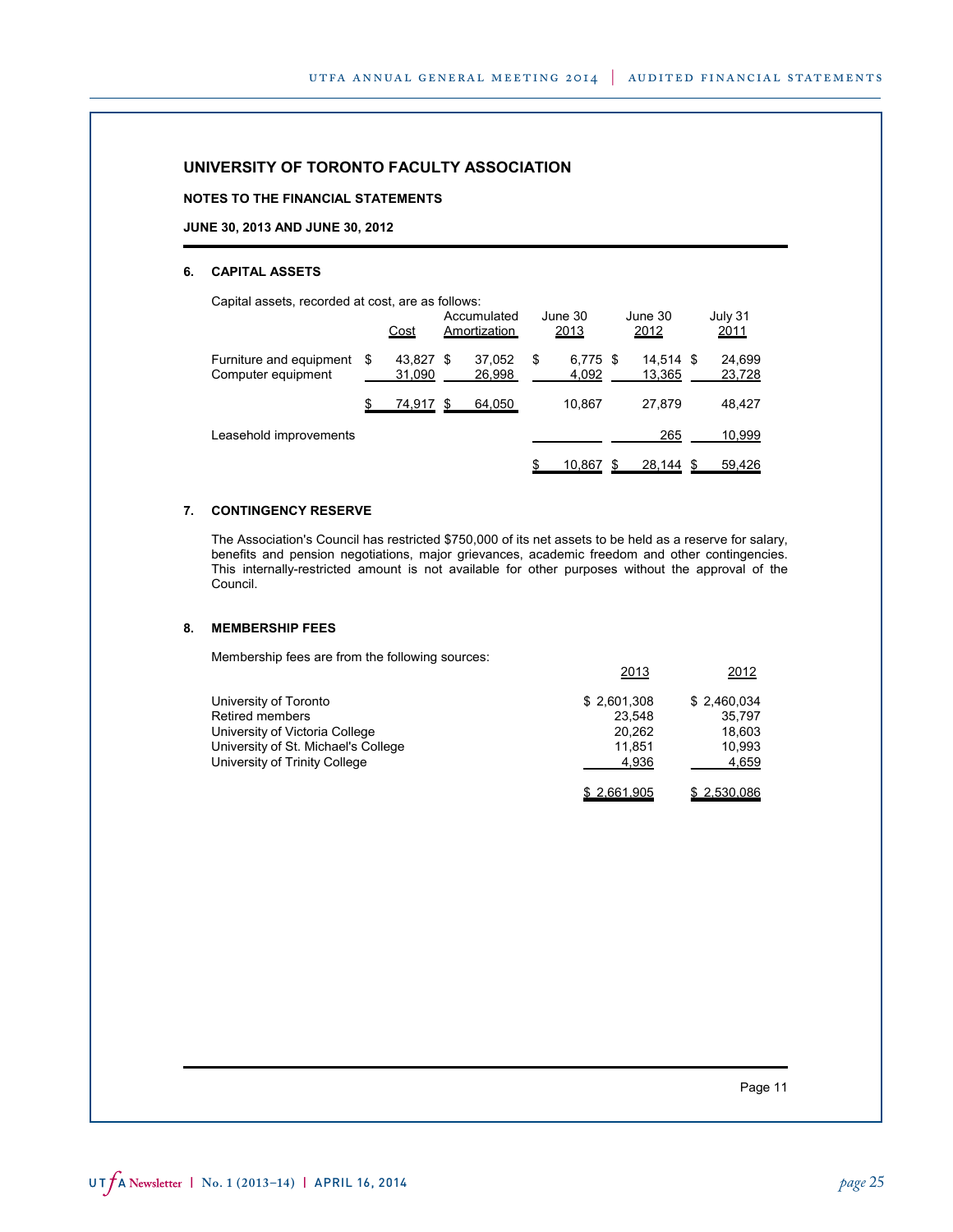**NOTES TO THE FINANCIAL STATEMENTS**

**JUNE 30, 2013 AND JUNE 30, 2012**

### **9. OPERATING SUBSIDIES**

Under an agreement, the University of Toronto provides the Association with various services, the most significant of which are free rent and a telephone line subsidy. The market value of the rent and telephone line have been recorded as expenses and corresponding subsidies in the statement of operations.

In addition, the Association has an agreement with the University of Toronto for the university administration staff to provide for teaching release times equivalent to 3.000 full time employees ("FTE") (2.5 FTE in 2012). For the year ended June 30, 2013, the release times were allocated as follows:

|                                                  | 2013<br><b>FTE</b> | 2012<br><b>FTE</b> |
|--------------------------------------------------|--------------------|--------------------|
| President                                        | 0.650              | 0.825              |
| Vice President - Grievances                      | 0.500              | 0.400              |
| Vice President - Salary, Benefits and Pension    | 0.500              | 0.400              |
| Vice President - University and External affairs | 0.300              | 0.125              |
| Treasurer                                        | 0.175              | 0.125              |
| <b>Chair - Appointments Committee</b>            | 0.175              | 0.125              |
| Chair - Equity Committee                         | 0.175              | 0.125              |
| Chair - Librarians Committee                     | 0.175              | 0.125              |
| Chair - Teaching Stream Committee                | 0.175              | 0.125              |
| Chair - Membership                               | 0.175              | 0.125              |
|                                                  | 3.000              | 2.500              |

In 2012, only 2.175 FTE release time was claimed by the Association. The remaining 0.325 FTE release time has been used in 2013.

The value of these salaries and benefits paid by the University of Toronto is not reflected in the financial statements.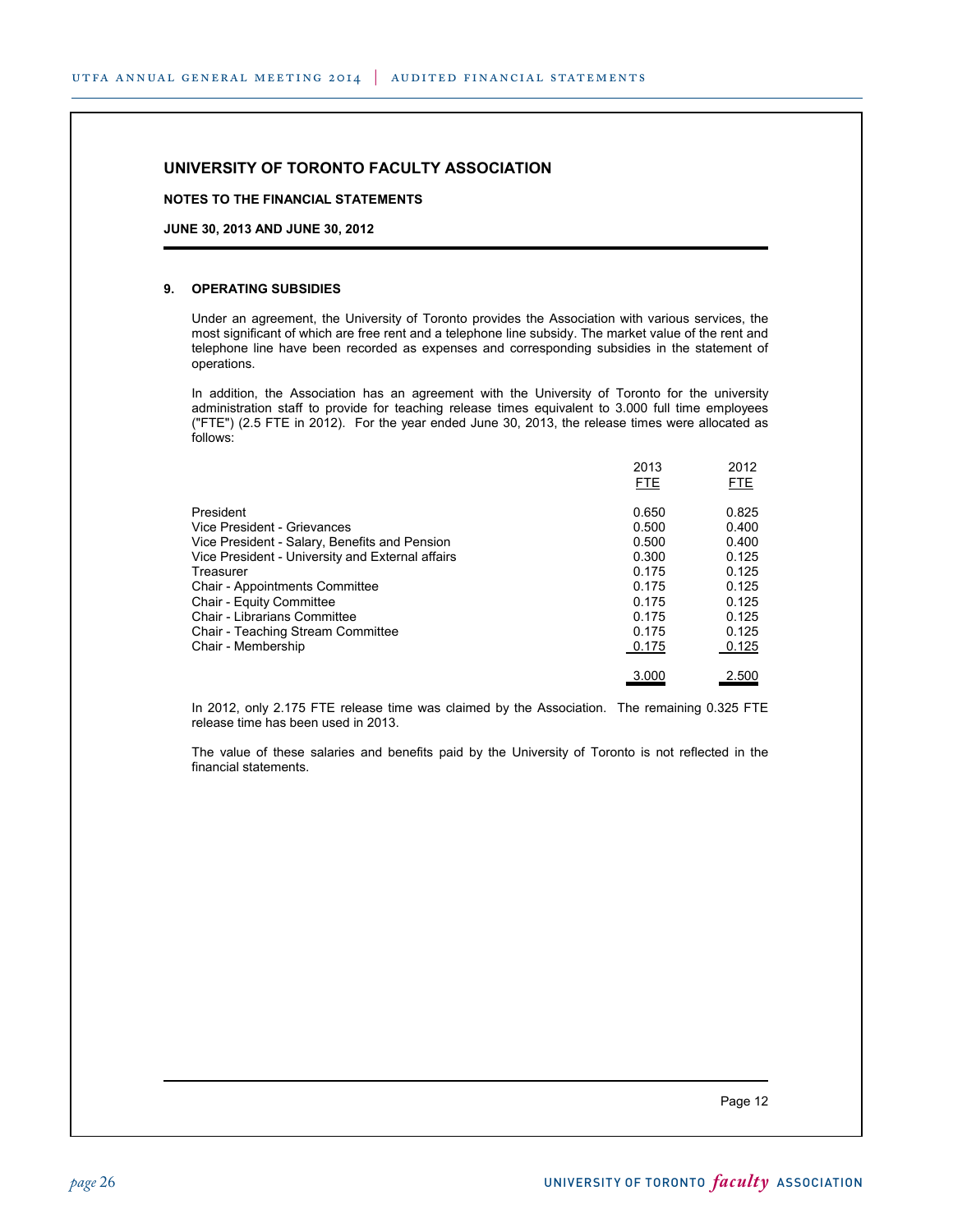# **UTFA Annual General Meeting 2013 | Minutes**

Thursday, April 18, 2013, 3:30 to 6:00 p.m. Tanz Neuroscience Building Room 6, Imperial Oil Lecture Auditorium 6 Queen's Park Crescent West, Toronto

J. Newman called the meeting to order at 3:40 p.m. He invited members to help themselves to a coffee mug with the new UTFA logo.

1. Minutes of the Previous Meeting

It was duly moved and seconded that:

the minutes from the April 18, 2012 AGM be approved as distributed.

Carried.

2. Introduction of Mathilde Savard-Corbeil, Al Miller Memorial Award Recipient, and Johnny Huang, UTFA Undergraduate Tuition Award Recipient

L. Tremblay introduced M. Savard-Corbeil and J. Huang as UTFA's 2012–2013 Al Miller Memorial Award and Undergraduate Tuition Award recipients.

L. Tremblay said that the University and External Affairs Committee conducted extensive discussion for the Al Miller award. Mathilde Savard-Corbeil is a doctoral student in the French Department. She completed her BA and MA at the Université de Montréal and a research residence at the École des Hautes Études en Sciences Sociales de Paris. In addition to giving multiple conference presentations, she is also former editor-in-chief for the online research journal *Post-Scriptum.ORG*.

The Undergraduate Tuition Award was given to Johnny Huang. With a 3.99 GPA, J. Huang is well on his way to Medical School, while participating in many other activities. He is vice-president of the Physiology Student Association, and a member of the open division U of T Intramural Basketball team.

The members expressed their congratulations to both award winners through applause.

L. Tremblay expressed his hope that UTFA can multiply its student awards in the near future, considering the number of other students in need and the size of the association.

3. Reports of the Officers

J. Newman said that written reports were included in the *Newsletter* and asked for any questions for the Officers.

S. Prudham said this would be the time for general questions as time was scheduled later in the meeting for questions relating to SJAC and the future of UTFA.

Report of the President

Report of the Vice-President, Salary, Benefits and Pensions

Report of the Vice-President, Grievances

Report of the Vice-President, University and External Affairs

Report of the Treasurer

There were no questions for the Officers of the Association.

4. Reports of the Chairs of Committees

J. Newman asked for any questions for the Chairs of Committees.

Report of the Chair of the Equity Committee

Report of the Chair of the Librarians Committee

Report of the Chair of the Membership Committee

Report of the Chair of the Teaching Stream Committee

Report of a Member-at-Large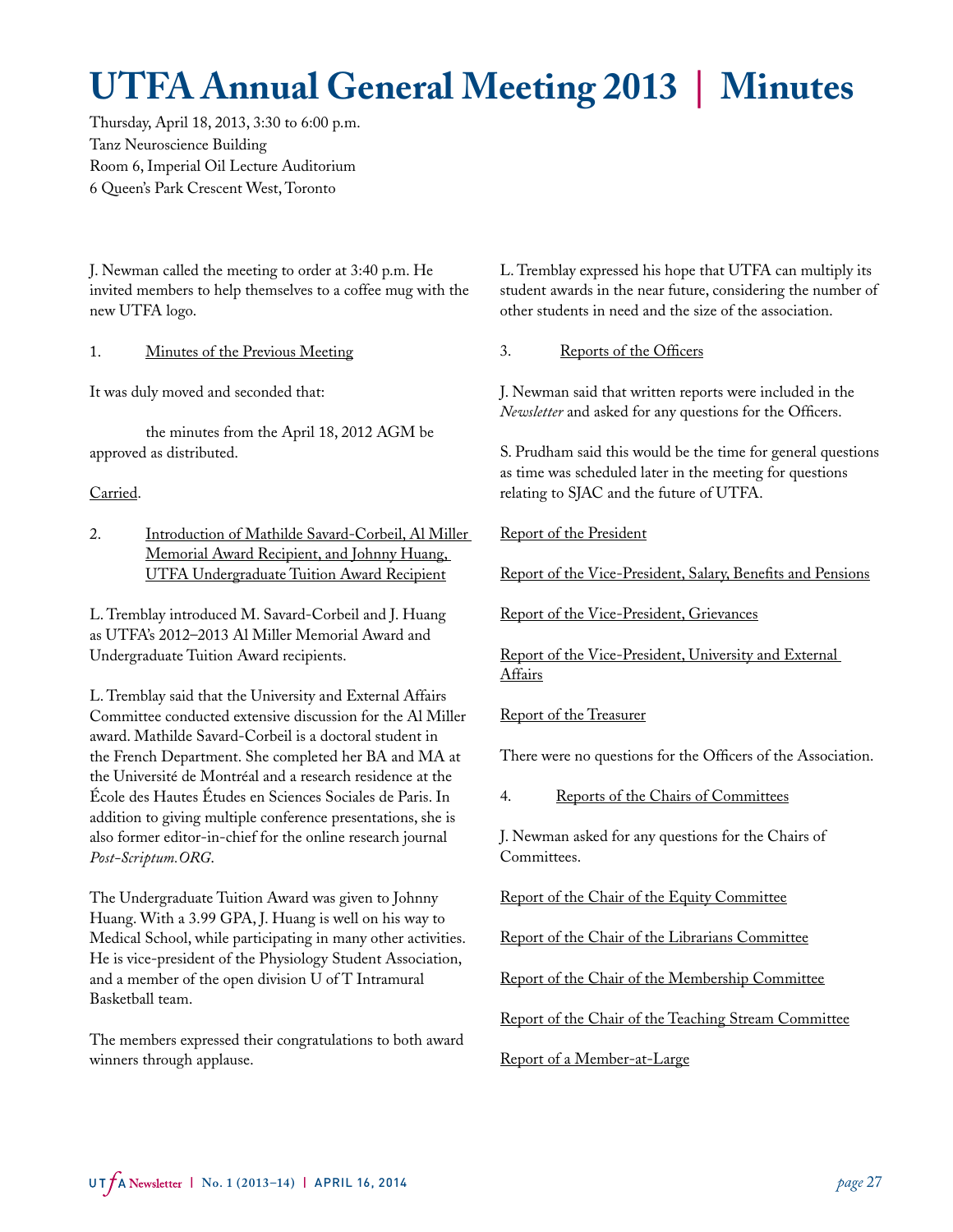There were no questions for the Chairs of Committees.

## 5. Guest Speaker: Hugh Mackenzie, Economist, Canadian Centre for Policy Alternatives

H. Mackenzie is a consulting economist and has advised UTFA for many years in negotiations on compensation. His topic was "Universities and their faculty – separating the real problems from the fake crises in a challenging environment."

The overarching theme was the shift in boundaries between the public and private and its implications. Canadians believe that we have a more robust commitment to public services than people in other countries. But the impact of the neoliberal revolution in Canadian politics over the last 15–20 years has meant a dramatic change in the anticipated role of government in our society, seen in everything from increased reliance on food banks and other private sources of charity as compared with social assistance.

Focusing on universities, in 1994 tuition and fees accounted for about 25% of university operating expenditures across the province but they now account for about 45% of all such expenses. If you took research expenses out, the number would be much higher.

The claim there is a fiscal crisis in Ontario lies in a report Don Drummond prepared for the government a few years ago. The report contrived to argue that a difficult fiscal situation was a crisis and cause for panic.

H. Mackenzie said that there are major differences between the real world and Drummond's assumptions. Drummond says that the nominal rate of growth in the economy would be 3.9% over his forecast period, but assumes that revenue will grow at only 3.2%. Nothing in his report explains why and nowhere do Drummond's observations talk about the benefit that Ontario would get from the eventual soaking up of the unused capacity.

It is important to identify the real fiscal problems. The cumulative annual revenue loss is from the tax cuts introduced in the Harris era, mitigated in the early part of the 2000s by the introduction of the health care tax in Ontario. The annual running total now is a little over \$16 billion in missing fiscal capacity, which is roughly the size of the elementary and secondary education system in the province and is bigger than the current deficit.

These accumulating deficits are part of a political strategy. There was a brief period in the late 1990s when we were recovering from a recession, corporate tax revenues were going up, and incomes were improving. Then in the late 1990s there was a rapid dip in taxation as a share of GDP and fiscal balances deteriorated rapidly. Growing concerns about deficits were used to fuel arguments to reduce public services. This is fake crisis number one.

Fake crisis number two has to do with pensions and the socalled unsustainability of public service pension plans. While these plans face problems, the real crisis in retirement income is in the private sector. There are pressures on the public sector pension system because the economic, demographic, and risk sharing foundation is different today than when those plans were created.

H. Mackenzie then discussed climate change, stressing how the differential between average temperatures in 1990 and anticipated average temperatures is accelerating; the dramatic shift in income inequality in Canada over a relatively short period of time; and one other big picture change – that we are in the early stages of a shift in the balance of economic power away from Europe and North America and toward Asia. His take-away from all of the issues is that a more capable, productive, effective public sector is required. Perversely, we are going in the opposite direction.

Canada's intellectual leaders and university faculty in general have an obligation to engage in these debates and to call out the illogic in public discourse. The absence of a reasonable discussion on these issues is ultimately going to be painful for Canada because we are avoiding crises that are staring us in the face. Historian Tony Judt once observed that the things western society has done collectively through public services are an incredible achievement and worth defending. But dominant voices in public discourse are not talking about or defending public services.

J. Newman presided over a brief question and answer exchange.

The members showed their appreciation through applause.

## 6. Questions from the Floor

J. Newman asked for any questions that did not pertain to the reports.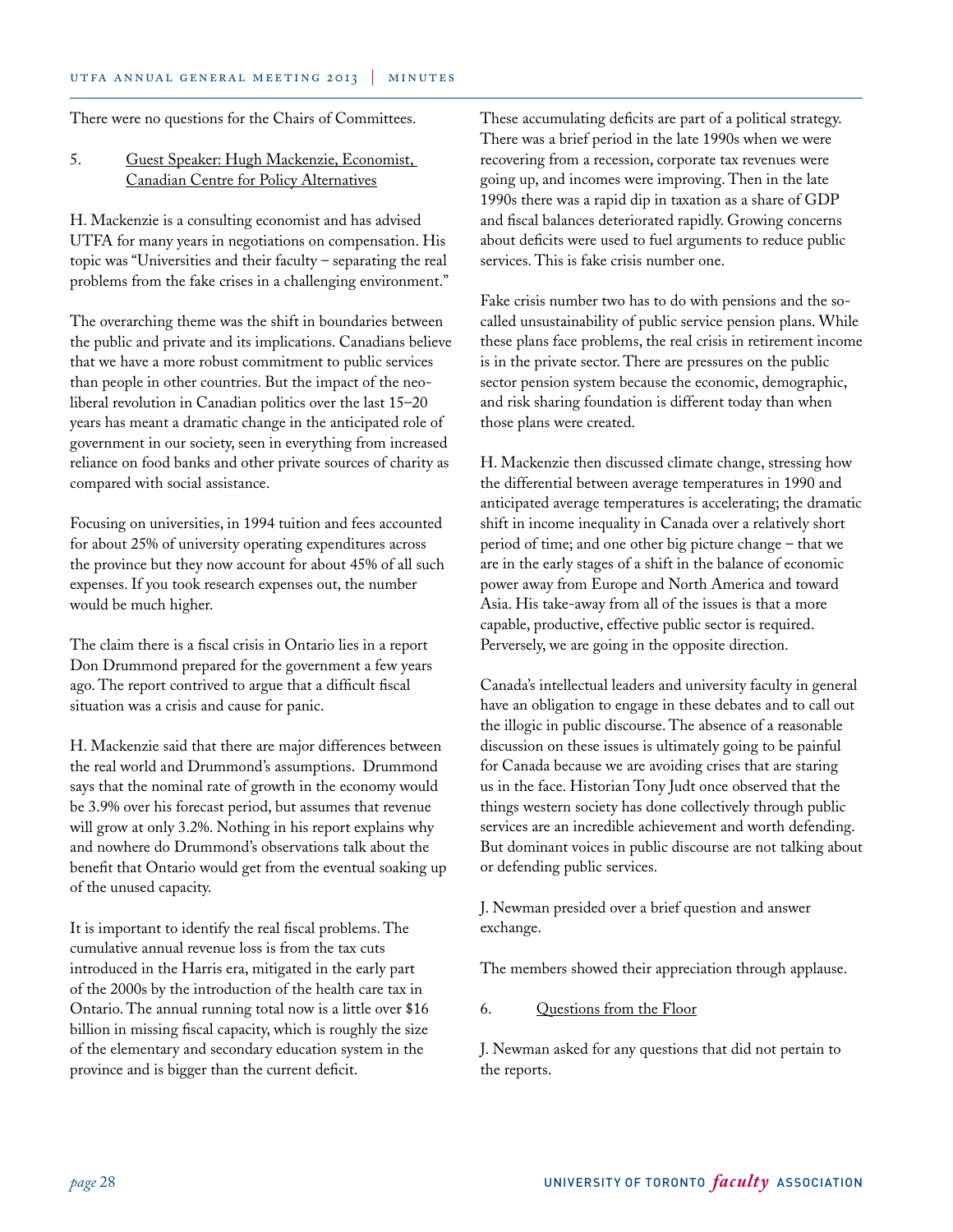There were no questions from the floor.

## 7. Special Joint Advisory Committee Update

S. Prudham said that the Special Joint Advisory Committee (SJAC) process, agreed to in April 2012, was the outcome of a protracted negotiation where we tried to effect change to deal with key issues like the procedural aspects of significant academic restructuring exercises. After the Provost's attempt to close the Faculty of Forestry and the controversy around the Faculty of Arts and Science plan of 2010, many members asked about their rights to be involved in significant changes proposed for their units. We tabled a draft policy in our 2011 negotiations but the Administration was reluctant to negotiate with us, in part because the Memorandum of Agreement does not recognize this as an issue for UTFA's involvement – clearly a major weakness of the MoA.

The SJAC was struck to continue the conversation. It has four core terms of reference. There are two subcommittees. One is dealing with a policy for a new faculty stream that includes the teaching stream and faculty working primarily in professional settings and integrating their professional expertise into teaching. The other concerns possible changes to tenure policies: for years UTFA has raised questions about some provisions within the tenure policy, which we seek to clarify and make more efficient, while the Administration and many academic units have called for an extension to the time to tenure. The main committee is dealing with two further issues: the role of faculty and librarians in academic restructuring, and modernizing and updating the MoA.

UTFA has proposed to make terms and conditions for faculty and librarians negotiable using the process we now use to negotiate compensation. We have therefore been proposing to make use of that process for a broad range of issues, rather than hive off the academic policy issues and deal with them separately.

S. Prudham reviewed some of the questions and significant results of a survey of our members conducted in February and early March, which was strongly criticized by President Naylor.

In crude terms the fundamental question is, what are members' expectations of collegial governance? Secondly, what role should the Faculty Association play in it? These questions are linked but at the same time different.

The survey was divided into three sections:

- the big picture and the MoA issues the role of the Association, collegiality, and governance;
- possible changes to tenure policy;
- the new stream negotiations.

S. Prudham showed and commented on the results that were the most consequential in terms of UTFA's opening positions.

1. The opening question asked whether one's voice was sufficiently heard at U of T.

Of over 1,000 respondents, half or a little under half agreed that their voices were insufficiently heard. About 35% or fewer said that they disagreed or strongly disagreed with the sentiment that their voices are not heard; and about 20% said they were neutral.

2. The next question asked for opinions on academic planning with the statement:

I support UTFA and the Governing Council negotiating a policy dealing with the procedural (i.e., not substantive) aspects of significant academic planning initiatives.

1,030 members responded, with almost 65% either agreeing or strongly agreeing compared to just over 20% who said they disagreed or strongly disagreed and about 12% who said they were neutral.

This result indicates that faculty and librarians want action on this issue, even if the MoA currently provides no means by which to address it. Structurally the Memorandum deals with two sets of issues:

- frozen policies (listed in Article 2), which can't be changed without mutual consent of the Governing Council and UTFA, and certain issues such as academic freedom that are dealt with in other articles of the MoA;
- minimum compensation and workload, dealt with through a collective bargaining process (Article 6).

Anything not named in those two articles or elsewhere in the MoA is excluded from UTFA negotiations.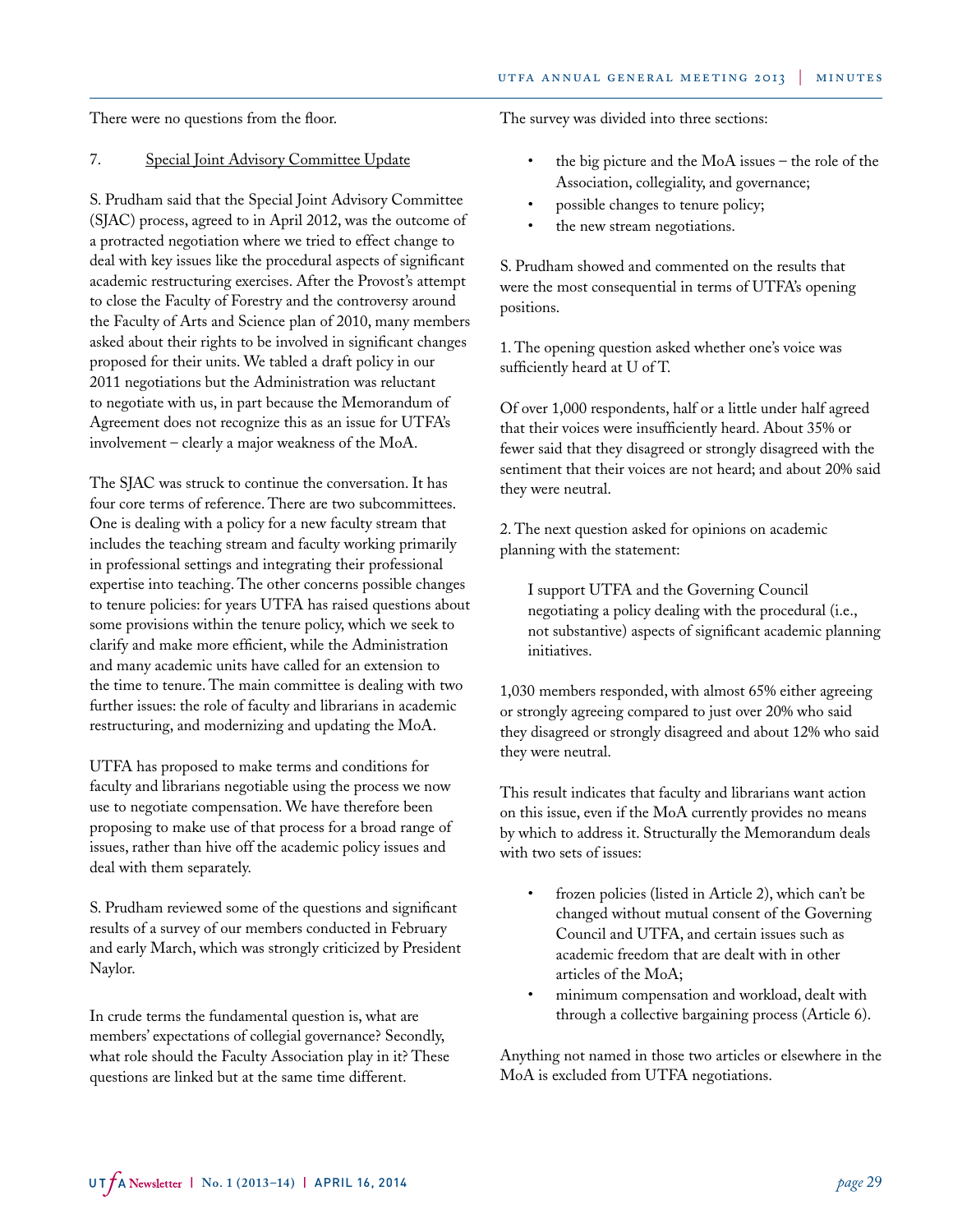### 3. The third question stated:

I would like to see UTFA's role modernized and expanded in order to enhance the voice of faculty and librarians in decision-making and governance beyond compensation to include other non-monetary issues.

Just under 60% of respondents agreed or strongly agreed, about 30% disagreed or strongly disagreed and just over 10% had no opinion. The response indicates strong desire to see the role of UTFA change, be expanded and modernized, but that desired change is not tied to a particular form.

4. The next question explicitly linked change to expanding the scope of the issues that are dealt with in collective bargaining. It stated:

I support UTFA and the Governing Council of the U of T engaging in full scope collective bargaining to negotiate all terms and conditions of employment applicable to faculty and librarians.

1,025 members responded, of whom about 54% agreed or strongly agreed compared with 33% or 34% who disagreed or strongly disagreed, leaving about 14% claiming to be neutral. This question probes full scope collective bargaining but using mediation and arbitration to settle disputes. That approach to bargaining contrasts with conventional unions and certification, where strikes and lockouts are the default means to break deadlocks in bargaining.

The end of that section asked four questions about preferred options coming out of the current process, and while the answers indicate that a significant minority of our members desire union certification, the majority wants UTFA to continue to try to work within the existing framework of the MoA to expand UTFA's rights and capacity. That majority prefers to see mediation and arbitration used to break impasses. Members have consistently advised us that they want to see us exhaust all avenues of MoA reform before they are faced with other alternatives.

5. The section of the survey on tenure policy begins with the statement:

I support elimination of the current summary of evidence provision in the tenure procedure in favour of chairs passing on review letters with all identifying information in those letters removed.

Some chairs already do this, essentially quoting from the letters in their summary of evidence but removing what might identify the external reviewer. The statement elicited close to 2 to 1 agreement over disagreement.

6. The next question stated:

I support a change in the part-time appointments policy to allow some or all faculty working part-time to be considered for tenure.

Right now anybody who is hired at 75% time or less cannot be considered for tenure. There are no part-time tenure stream appointments. But this could disadvantage someone who cannot take a full-time job due to family circumstances or ability. Human rights principles demand that we find a way of creating at least some part-time tenure stream appointments. Most members support this change, but there is also strong disagreement. 20% are neutral.

7. Members were asked whether they support an extension of the time to tenure.

More respondents support it than don't, but a third group is fine with extension if it doesn't mean a significant change in the denial rate.

8. Members were asked whether they agreed with introducing the language on "unreasonableness" earlier in the policy for purposes of clarity.

Very strong support again, but over 30% are neutral, perhaps because they don't understand the nature of the issue, which is not altogether obvious.

9. The question stated:

I support the proposal to make the chair of UTAC a legally trained person external to the University with experience and expertise in university matters, mutually agreeable to the University and the Association.

About 40% agree or strongly agree but there is also strong disagreement. Some of the latter is based on a fear that this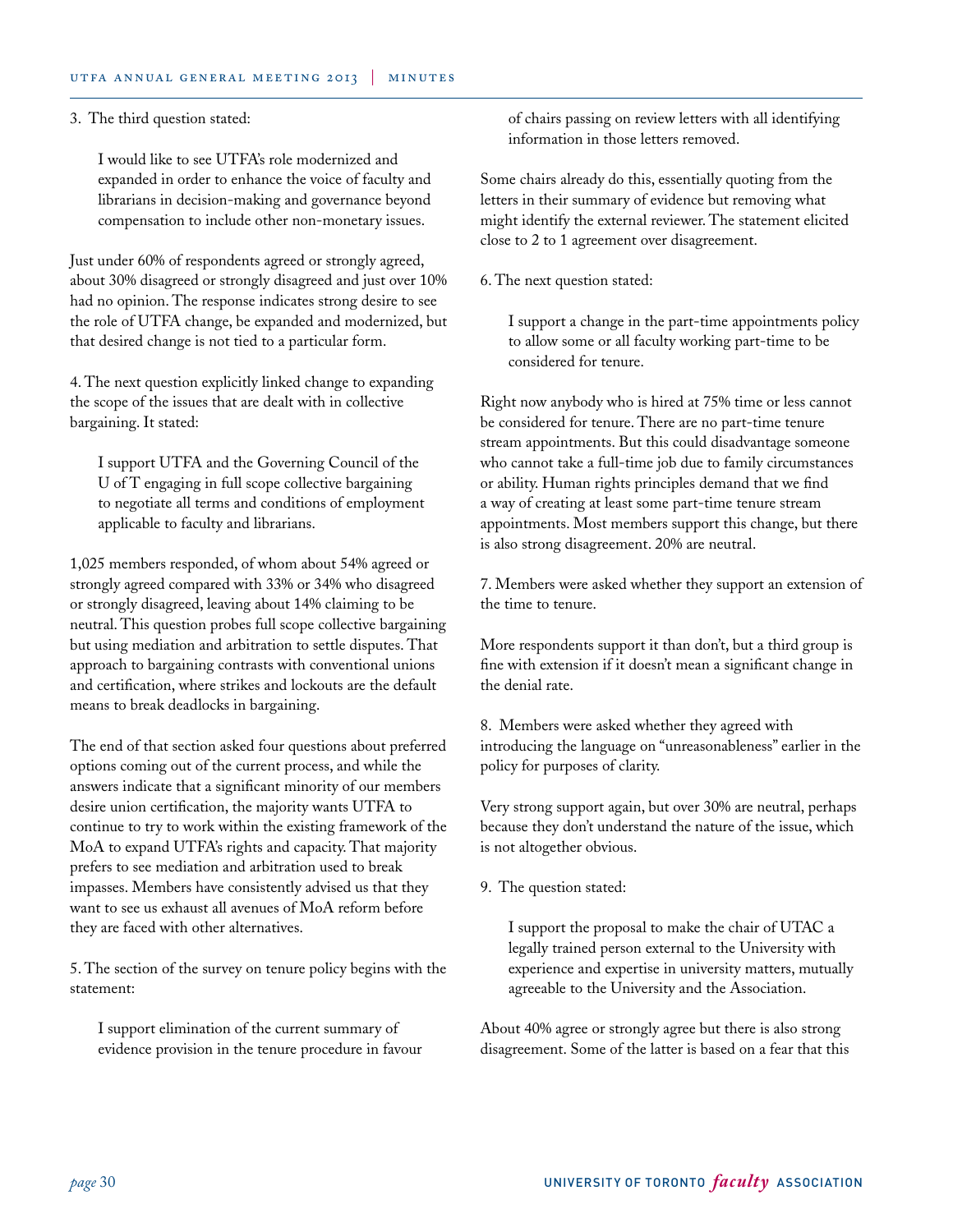would open up tenure decisions to influence by someone who is not a colleague.

10. The question stated:

Efforts to improve job security language in the new stream appointments policy are a top priority.

The general goal is to come up with appointments language that would subsume the existing teaching stream, make some improvements in appointment language for teaching stream, then broaden that language to accommodate colleagues who are appointed primarily but not exclusively in professional faculties and who integrate their practical expertise with their teaching.

Improved language on job security for the teaching stream and in this new stream is needed to make sure U of T is upholding academic freedom in teaching as well as in research.

11. The question stated:

The new policy must enable evaluation of the contribution of the professionals who integrate their practical, professional, and/or creative expertise with their teaching.

This has very strong support in the survey.

12. The question asked:

How important is it to you that, in addition to teaching and service, "scholarship," broadly defined, be recognized as a component of appointments in the new stream?

Since the creation of the teaching stream in 1999, the appointments language has not effectively recognized the three components of the appointment: scholarship, broadly defined; teaching; and service. UTFA has tried since 1999 to make the stream teaching-intensive rather than teachingonly. There is strong support for this approach.

A member asked how many people received the survey.

S. Prudham said that close to 3,000 people received the survey. The response rate was about 1/3 for the first section of the survey and then dropped, as respondents skipped sections that did not apply to them. The response rate in the teaching stream section was about 50%. The responses were proportionally representative of different ranks, streams, and campuses, and across the humanities, social sciences, natural sciences, and professional schools.

We are doing better in our recent response rates than we did for our first two bargaining surveys.

T. Sinclair questioned the motivation and possible bias of the survey.

S. Prudham acknowledged the concern and responded that the survey is not a standard academic exercise; it is an educative exercise meant to engage members and give them something to consider. Our members are smart. They are highly educated and critical. And they were given clear options to disagree and to comment. Many did so.

A lengthy question and answer discussion followed on the information provided by the survey.

- a. New Stream
- b. Tenure Stream

These items were covered above.

8. Other Business

S. Prudham said that UTFA has a great staff and wanted to thank them. He introduced C. Penn, R. Schmelzer, M. Horban, D. Mackenzie and A. Warrian to the members.

The members showed their appreciation through applause.

S. Prudham introduced Steven Barrett from Sack Goldblatt Mitchell, UTFA's outside counsel.

L. Tremblay, seconded by K. Bickmore, moved that:

the meeting adjourn.

## Carried.

The meeting adjourned at 5:45 p.m.

Chris Penn Administrative Assistant